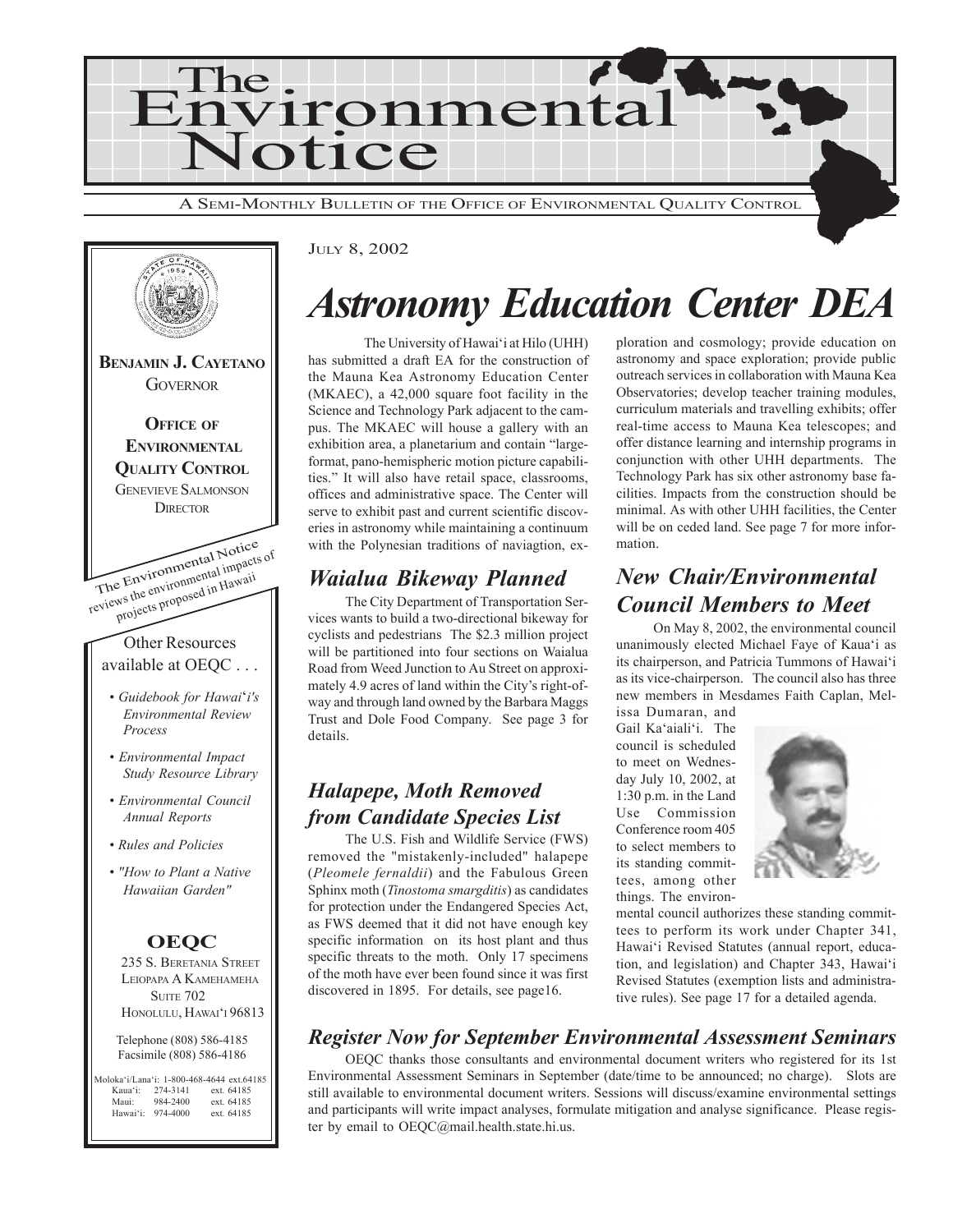# Table of Contents

#### JULY 8, 2002

### 1 **O'ahu Notices**

| <b>Draft Environmental Assessments</b> |  |
|----------------------------------------|--|
|                                        |  |

#### **Final Environmental Assessments/**

| <b>Findings of No Significant Impacts (FONSI)</b>        |  |
|----------------------------------------------------------|--|
| (2) Punahou Vista Affordable Rental Housing Development3 |  |

| <b>Previously Published Projects</b> |  |
|--------------------------------------|--|
|                                      |  |

### 3 **Maui Notices**

| <b>Draft Environmental Assessments</b>                       |  |
|--------------------------------------------------------------|--|
| <b>Previously Published Projects Pending Public Comments</b> |  |
|                                                              |  |
| Draft Supplemental Environmental Impact Statements 6         |  |

Final Supplemental Environmental Impact Statements ........................ 6

### 2 **Moloka'i Notices**

| <b>Previously Published Projects Pending Public Comments</b> |  |
|--------------------------------------------------------------|--|
|                                                              |  |

### 6 **Hawai'i Notices**

#### **Draft Environmental Assessments**

#### **Final Environmental Assessments/**

#### **Findings of No Significant Impacts (FONSI)** [\(4\) Kona Coastview & Wonder View Subdivision Water System](#page-8-0)

| <b>Previously Published Projects Pending Public Comments</b> |  |
|--------------------------------------------------------------|--|
|                                                              |  |

### 7 **Kaua'i Notices**

**Previously Published Projects Pending Public Comments** Draft Environmental Assessments [.................................................... 10](#page-9-0)

### *H* Pacific Area News

Johnston Atoll Plutonium Cleanup Project ........................................ 10

### s **Shoreline Notices**

### ^ **Coastal Zone News**

| (1) Haleakala Highway Widening, Pukalani Bypass to Hana Highway,       |  |
|------------------------------------------------------------------------|--|
|                                                                        |  |
| (2) Drainage Canal Bank Stabilization, Kane'ohe Yacht Club, O'ahu . 13 |  |
| (3) Kapakahi Stream Drainage Channel Maintenance Clearing,             |  |
|                                                                        |  |
| (4) Kaholopo'o Bridge Replacement, Hana, Maui  13                      |  |
| (5) Finfish Broodstock and Larvae Culture, Honolulu, O'ahu  13         |  |
| Special Management Area (SMA) Minor Permits  14                        |  |
|                                                                        |  |

## V **Pollution Control Permit Applications**

Department of Health Permit Applications ......................................... 14

### T **Federal Notices**

| Sewage Sludge Dioxin Data and Risk Assessment Available  16          |  |
|----------------------------------------------------------------------|--|
| EIS Available on New Fishery Rule Implementing Biological Opinion 16 |  |
| Proposed Designation of Critical Habitat for Blackburn's Sphinx      |  |
|                                                                      |  |
| Removal of Halapepe and the Fabulous Green Sphinx Moth as            |  |
|                                                                      |  |
| Annual Review of Species Protected under the Endangered Species      |  |
|                                                                      |  |
| Coastal Services Centre Has Federal Assistance Available  17         |  |
| EPA Issues Genetically Modified Corn Experimental Use Permit in      |  |
|                                                                      |  |
|                                                                      |  |

### $\bullet$  **Environmental Council Notices**

| Public Notice/Agenda for Meeting 02-05 of the Environmental Council, |  |
|----------------------------------------------------------------------|--|
|                                                                      |  |

### C **Announcements**

Information Meeting on the Ala Wai Canal Dredging Project ............. 10

*OEQC intends to make the information in this bulletin accessible to everyone. Individuals that require this material in a different format (such as large type or braille), should contact our office for assistance.*

| The Environmental Notice<br><b>Office of Environmental Quality Control</b> | Page 2 |
|----------------------------------------------------------------------------|--------|
|----------------------------------------------------------------------------|--------|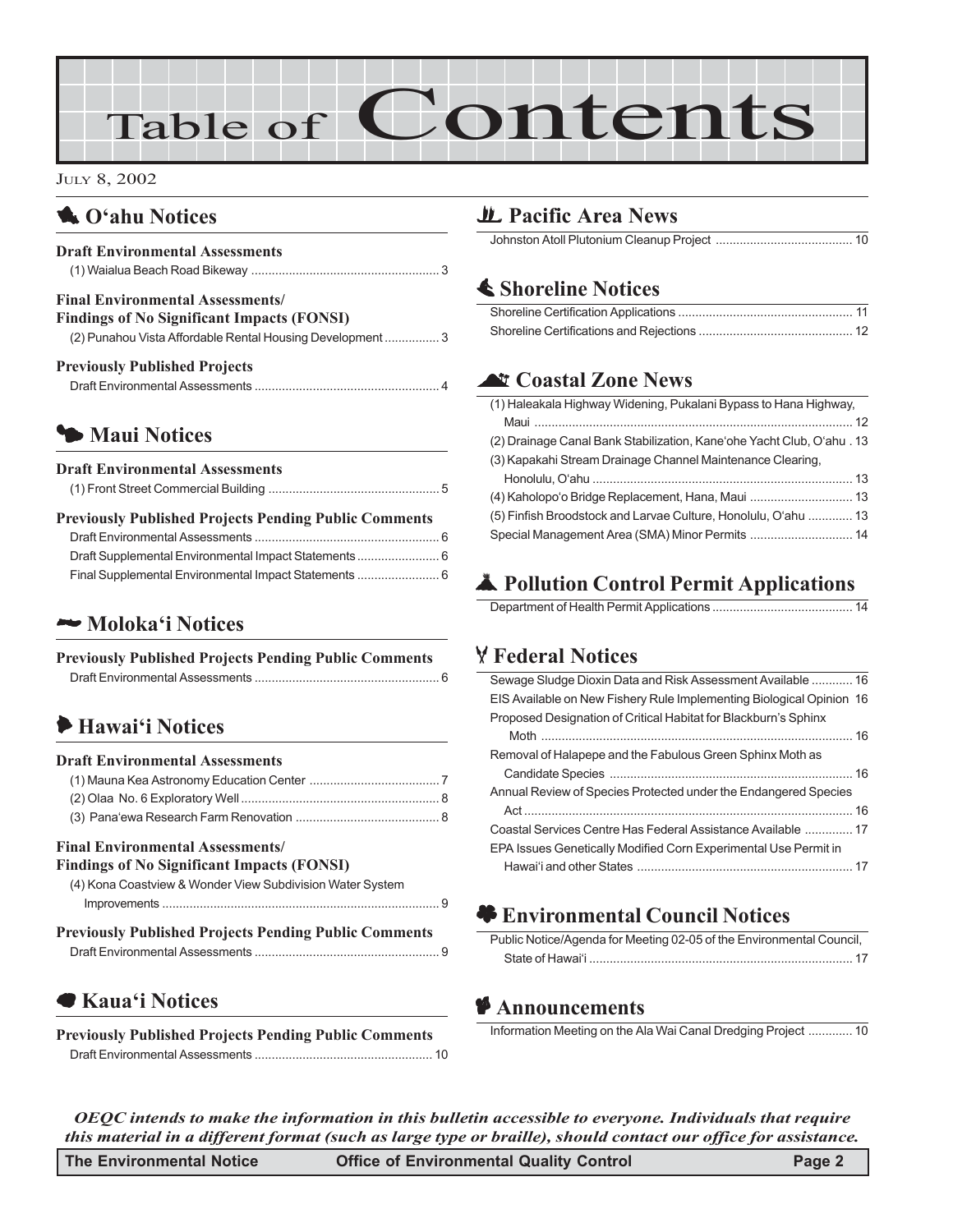JULY 8, 2002

## <span id="page-2-0"></span>**Draft Environmental Assessments**

## 1 **(1) Waialua Beach Road Bikeway**

| District:             | Waialua                                  |  |
|-----------------------|------------------------------------------|--|
| TMK:                  | 6-8-06: 010 & 017, Portion of 6-7-001:   |  |
|                       | 006 & 026                                |  |
| Applicant:            | City and County of Honolulu              |  |
|                       | Department of Transportation Services    |  |
|                       | 650 South King Street, 3rd Floor         |  |
|                       | Honolulu, Hawai'i 96813                  |  |
|                       | Contact: Mark Kikuchi (527-5026)         |  |
|                       | <b>Approving Agency/Accepting</b>        |  |
| <b>Authority:</b>     | Same as above.                           |  |
| Consultant:           | ParEn Inc. dba Park Engineering          |  |
|                       | 567 South King Street, Suite 300         |  |
|                       | Honolulu, Hawai'i 96813                  |  |
|                       | Contact: Cris Takushi (531-1676)         |  |
| <b>Public Comment</b> |                                          |  |
| Deadline:             | August 7, 2002                           |  |
| Status:               | DEA First Notice pending public comment. |  |
|                       | Address comments to the applicant with   |  |

copies to the consultant and OEQC. **Permits** SMA, grubbing, grading, stockpiling, **Required**: building, demolition work, right-of-way, noise variance

The project is comprised of four sections located along the south side of Waialua Beach Road. The first section is 10 feet wide and extends a little over a mile in length, starting near 'Au Street and ending at the Komo Street intersection. The second section is about a quarter mile in length and is comprised of 8- and 10-foot wide sections. This section starts from Komo Street and ends at Kuoha Street. Another bikeway/ sidewalk project, which follows Waialua Beach Road from the Kuoha Street intersection and passes Waialua District Park and Waialua Elementary School separates the second and third sections of this project. The third section of the project is an 8 foot wide bikeway that starts east of Ki'iki'i Stream and extends about half a mile ending at the Oliana Street intersection. The last section of the bikeway is 8 feet wide, starts at the Oliana Street intersection and extends about a third of a mile ending about 200 feet west Weed Junction. The project also includes retaining walls, a box culvert extension, reconstruction of driveways and relocation of underground and surface utilities.

**2**

**O'ahu Notices**

An SMA permit is required because two segments of the proposed bikeway falls within the SMA boundary. The first segment is near Kiapoko Street between Ki'iki'i Stream and Komo Street. The second segment begins west of Ki'iki'i Stream and extends to Oliana Street.

## **Final Environmental Assessments/Findings of No Significant Impacts (FONSI)**



**1**

### **(2) Punahou Vista Affordable Rental Housing Development**

| District:                         | Honolulu                                |  |
|-----------------------------------|-----------------------------------------|--|
| TMK:                              | 2-4-23: portion of 87                   |  |
| Applicant:                        | Hawai'i Housing Development Corporation |  |
|                                   | 725 Kapi'olani Boulevard, Suite C-103   |  |
|                                   | Honolulu, Hawai'i 96813                 |  |
|                                   | Contact: Gary Furuta (596-2120)         |  |
| <b>Approving Agency/Accepting</b> |                                         |  |
| <b>Authority:</b>                 | Housing and Community Development       |  |
|                                   | Corporation of Hawai'i                  |  |
|                                   | 677 Queen Street, Suite 300             |  |
|                                   | Honolulu, Hawai'i 96813                 |  |
|                                   | Contact: Lisa Wond (587-0569)           |  |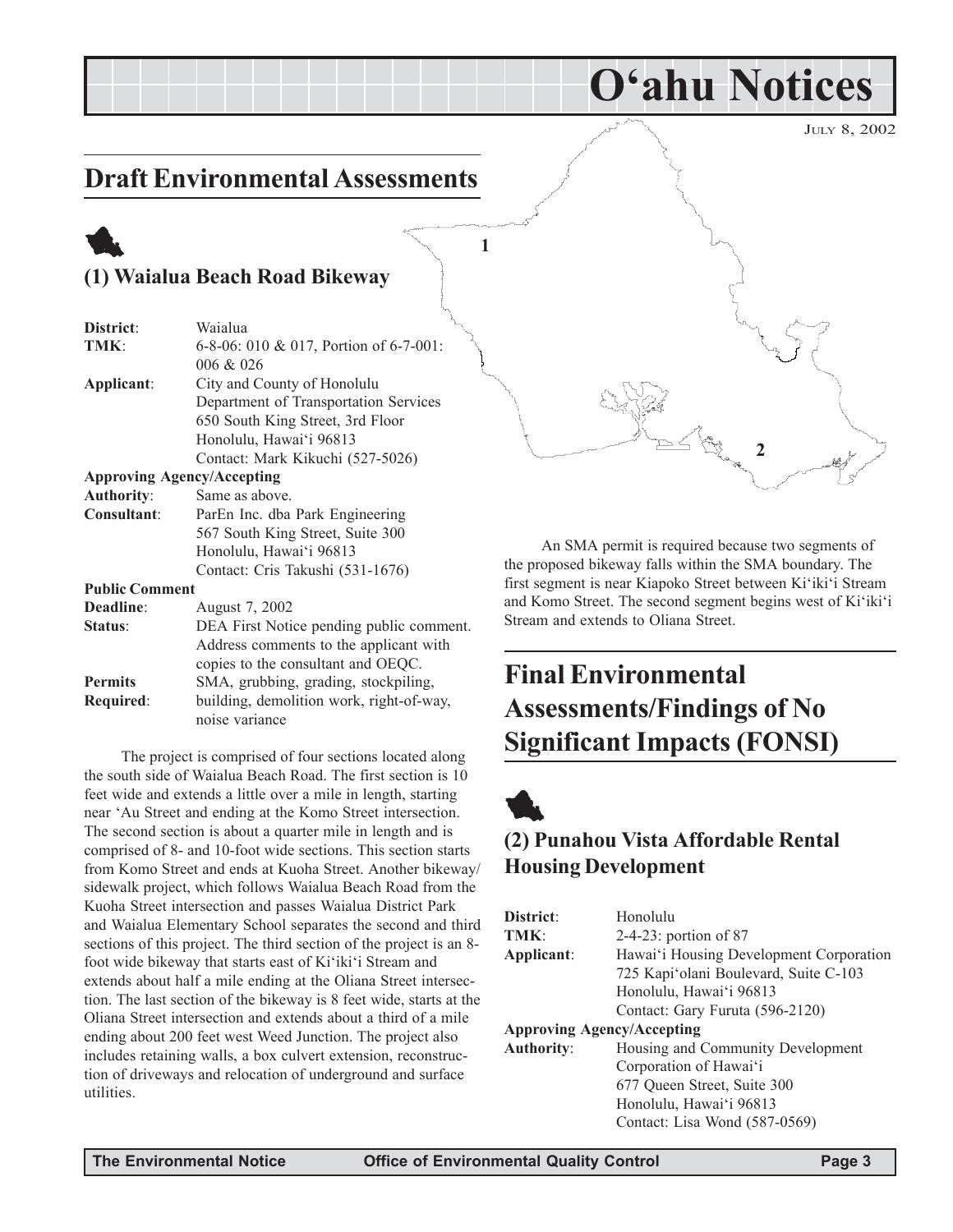## <span id="page-3-0"></span>**O'ahu Notices**

JULY 8, 2002

| Consultant:    | Kusao and Kurahashi, Inc.                 |
|----------------|-------------------------------------------|
|                | 2752 Woodlawn Drive, Suite 5-202          |
|                | Honolulu, Hawai'i 96822                   |
|                | Contact: Keith Kurahashi (988-2231)       |
| Status:        | FEA/FONSI issued, project may proceed.    |
| <b>Permits</b> | HRS 201G, minor conditional use for joint |
|                | development,                              |
| Required:      | building, special district (minor)        |

The applicant, Hawai'i Housing Development Corporation, proposes to develop an eight-story family affordable rental housing building in accordance with the requirements of Chapter 201G of the Hawai'i Revised Statutes (HRS), as amended. The proposed affordable rental apartment building will be developed on a 29,612 square feet a portion of the existing 52,840 square foot Fernhurst YWCA property located on the corner of Wilder Avenue and Punahou Street. The proposed eight-story building will provide 54 affordable rental apartment units for residents who earn at or below the 30% and 50% of the area median income (AMI). Six (6) units will be 1 bedroom, 1 bath, and 48 units will be 2 bedroom, 1 bath, and an additional one bedroom unit will be utilized as a resident manager's unit, for a total of 55 units. The development will also include a full service laundry room, manager's office, mail room and one elevator, trash chute, 61 at grade parking stalls, three of which will be accessible stalls, and one loading stall. This Draft Environmental Assessment Report for the development of this multi-story family affordable rental housing building is prepared pursuant to and in accordance with the requirements of Chapter 343 HRS and Chapter 200 of Title 11, Administrative Rules - Environmental Impact Statement Rules. The action that triggers this assessment is the proposed development at 1566 Wilder Avenue, Honolulu, Hawaii, as shown on Exhibit 1, Location and Zoning Map, and the possible use of State and City funds for the project.

The proposed family affordable rental housing use is permitted in the A-2 Medium Density Apartment District of Honolulu under the Land Use Ordinance (Section 7.80-4).

The 52,840 square foot property at 1566 Wilder Avenue is located on the corner of Wilder Avenue and Punahou Street. The property is surrounded by a mixture of residential dwellings, low to high-rise residential developments, schools and churches. Punahou School is located directly across Punahou Street in the east direction, the Sacred Heart Parish Church and Maryknoll Lower School is located at 1701 Wilder Avenue, just about  $\frac{1}{2}$  a block in the Diamond Head direction, Maryknoll High School is located about one block south on Punahou Street, and the Christian Science Church is located on Punahou Street just makai of Wilder Avenue. Numerous apartment buildings of varying heights surround the property on its mauka, makai and ewa sides.

## **Previously Published Projects**

### **Draft Environmental Assessments**

### **1** Pier 51a Dredging

**Applicant**: Dept. of Transportation, Harbors Division 869 Punchbowl Street Honolulu, Hawai'i 96813 Contact: Marshall Ando (587-1961) **Approving Agency/Accepting Authority**: Same as above **Public Comment Deadline**: July 23, 2002

### **1.** Mesker after-the-fact Swimming Pool **Replacement**

| inplacement |                                   |
|-------------|-----------------------------------|
| Applicant:  | Roy and Brendan Mesker            |
|             | 447 Portlock Road                 |
|             | Honolulu, Hawai'i 96825           |
|             | <b>Approving Agency/Accepting</b> |
| Authority:  | City and County of Honolulu       |

| uthoritv: | City and County of Honolulu            |
|-----------|----------------------------------------|
|           | Department of Planning and Permitting. |
|           | 650 South King Street                  |
|           | Honolulu, Hawai'i 96813                |
|           | Contact: Steve Tagawa (523-4817)       |
|           |                                        |

### **Public Comment**

**Deadline**: July 23, 2002

### 1 **Kawai Nui Gateway Park**

| Applicant: | City and County of Honolulu           |
|------------|---------------------------------------|
|            | Department of Design and Construction |
|            | 650 South King Street, $11th$ Floor   |
|            | Honolulu, Hawai'i 96813               |
|            | Contact: Gary Doi (523-4564)          |
|            | <b>Approving Agency/Accepting</b>     |

#### **Approving Agency/Accepting**

**Authority**: Same as above **Public Comment Deadline**: July 23, 2002

### 1 **Hawai'i Baptist Academy Improvements**

| Applicant:                        | Hawai'i Baptist Convention               |  |
|-----------------------------------|------------------------------------------|--|
|                                   | 21 Bates Street                          |  |
|                                   | Honolulu, Hawai'i 96817                  |  |
|                                   | Contact: Richard Bento (595-5000)        |  |
| <b>Approving Agency/Accepting</b> |                                          |  |
| Authority:                        | Department of Land and Natural Resources |  |
|                                   | P.O. Box 621                             |  |
|                                   | Honolulu, Hawai'i 96809                  |  |
|                                   | Contact: Al Jodar (587-0424)             |  |
| <b>Public Comment</b>             |                                          |  |
| <b>Deadline:</b>                  | July 23, 2002                            |  |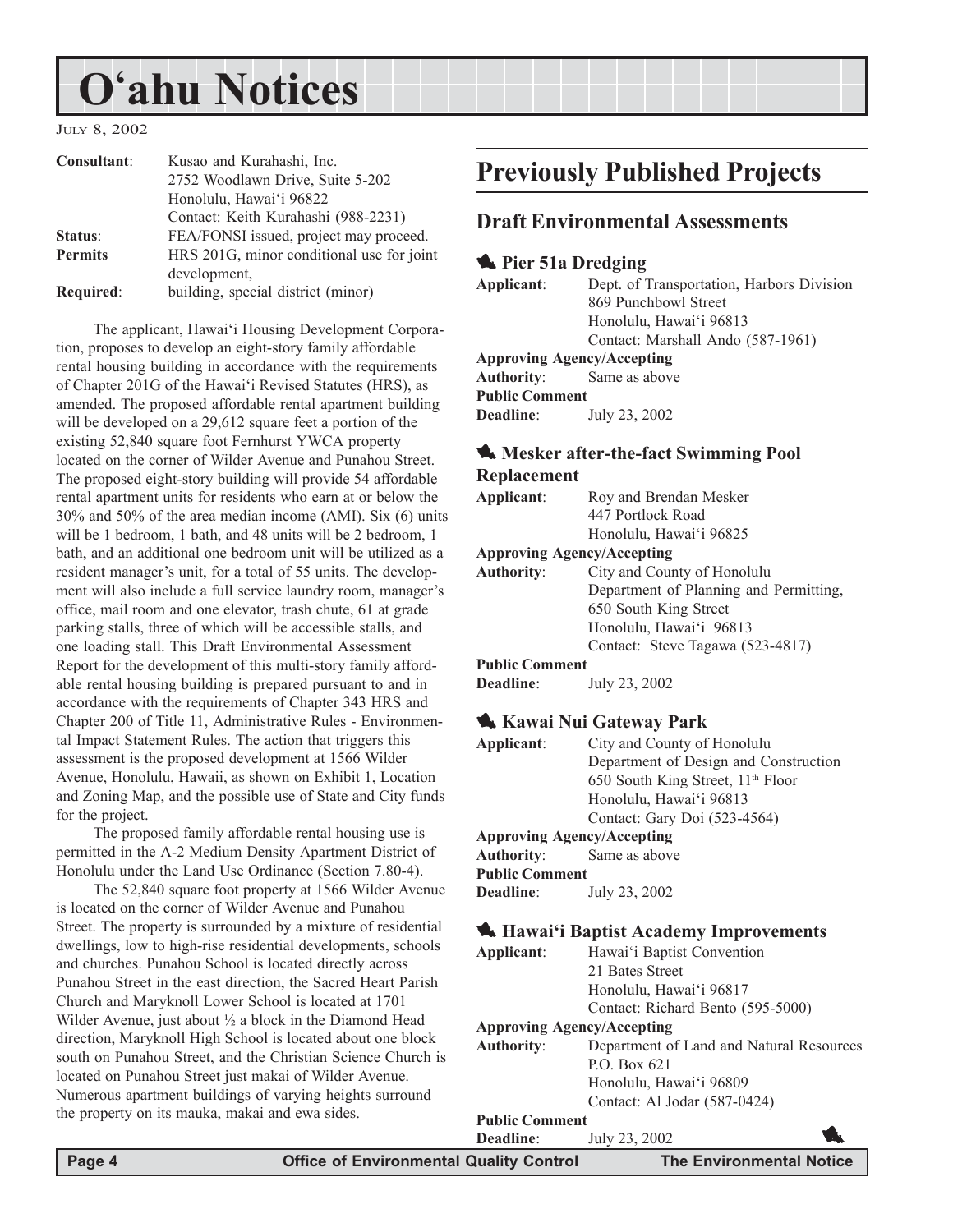## **Maui Notices**

JULY 8, 2002

## <span id="page-4-0"></span>**Draft Environmental Assessments**

## $\bullet$ **(1) Front Street Commercial Building**

| District:             | Lahaina                                  |
|-----------------------|------------------------------------------|
| TMK:                  | $4-6-08:48$ and 53                       |
| Applicant:            | AJI, LLC                                 |
|                       | 381 Huku Li'i Place, Suite 202           |
|                       | Kihei, Hawai'i 96753                     |
|                       | Contact: Becky Collins (874-5263)        |
|                       | <b>Approving Agency/Accepting</b>        |
| <b>Authority:</b>     | County of Maui                           |
|                       | Department of Planning                   |
|                       | 250 South High Street                    |
|                       | Wailuku, Hawai'i 96793                   |
|                       | Contact: Ann Cua (270-7735)              |
| <b>Consultant:</b>    | Munekiyo and Hiraga, Inc.                |
|                       | 305 High Street, Suite 104               |
|                       | Wailuku, Hawai'i 96793                   |
|                       | Contact: Michael Munekiyo (244-2015)     |
| <b>Public Comment</b> |                                          |
| Deadline:             | August 7, 2002                           |
| Status:               | DEA First Notice pending public comment. |
|                       | Address comments to the applicant with   |

**1**

copies to the approving agency or accepting authority, the consultant and OEQC. **Permits** SMA, historic district approval, **Required**: construction

The applicant, AJI, LLC, proposes to construct a new commercial building on property along Front Street in Lahaina, Maui. The subject property is in the State "Urban" District and is designated "Business/Commercial" and "Historic District No. 2" by the West Maui Community Plan and Maui County zoning, respectively. Kaupo Ranch Ltd. is the fee simple owner of the property.

Currently, Parcel 48 (7,170 sq. ft.) is vacant and undeveloped, while Parcel 53 (7,501 sq. ft.) contains an asphalt-paved parking lot. Park, school, business, residential, and public/quasi-public uses characterize properties in the surrounding area. Access to the subject property is provided via Front Street.

In connection with the construction of the project, Parcels 48 and 53 will be consolidated to form a single lot. Upon completion of the consolidation process, a one-story commercial building of approximately 4,400 square feet will be built on the site. The new building will contain four individual tenant spaces ranging in size from 1,008 to 1,312 square feet. The proposed building will be constructed in accordance with County Historic District design guidelines. A portion of the existing parking lot will be retained for onsite parking for the new building. In addition to building construction, utility connections and site landscaping and irrigation are proposed.

The cost of the project is estimated to be \$675,000.00. Construction of the project will commence upon the receipt of all necessary regulatory approvals and is expected to take approximately 12 months.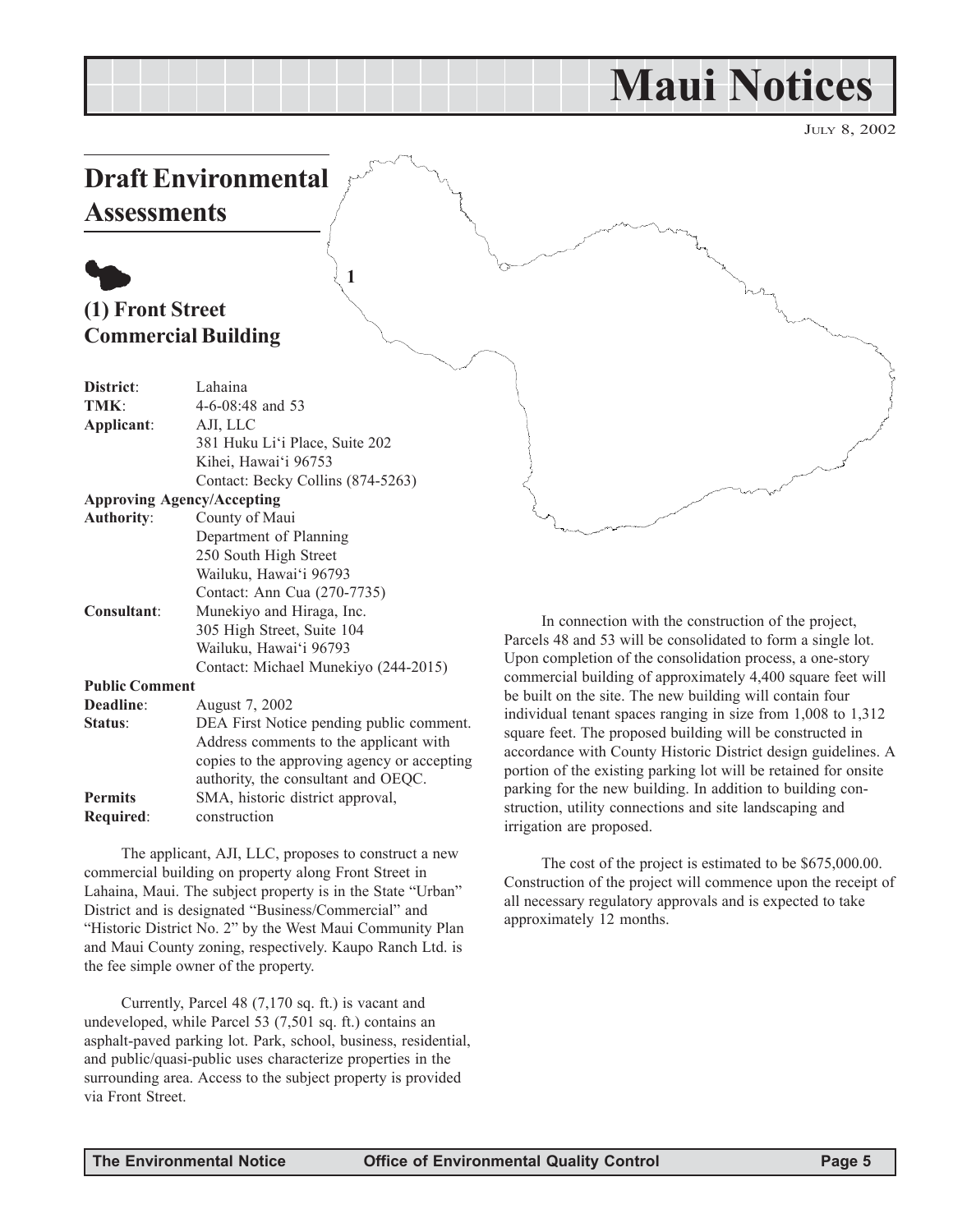## <span id="page-5-0"></span>**Maui Notices**

JULY 8, 2002

## **Previously Published Projects Pending Public Comments**

### **Draft Environmental Assessments**

### 3 **Kalaepiha Lands Subdivision**

**Applicant**: Maui Land and Pineapple Company 120 Kane Street Kahului, Hawai'i 96732

#### **Approving Agency/Accepting**

**Authority**: Department of Land and Natural Resources 1151 Punchbowl St., Room 220 Honolulu, Hawai'i 96813 Contact: Masa Alkire (587-0382)

#### **Public Comment**

**Deadline**: **July 23, 2002.** Incorrect date was published in 6/23/02 issue.

### **Draft Supplemental Environmental Impact Statements**

### 3 **East Maui Water Development Plan**

**Applicant**: County of Maui Department of Water Supply P.O. Box 1109 Wailuku, Hawai'i 96793 Contact: David Craddick (270-7816)

## **Previously Published Projects Pending Public Comments**

### **Draft Environmental Assessments**

### 2 **Dune Planting Plan at Kaluako'i**

**Applicant**: Lyle Dunham P.O. Box 98 Maunaloa, Hawai'i 96770

#### **Approving Agency/Accepting**

**Authority**: County of Maui

Departtment of Water Supply P.O. Box 1109 Wailuku, Hawai'i 96793 Contact: David Craddick (270-7816)

### **Public Comment**

**Deadline**: August 7, 2002

### **Final Supplemental Environmental Impact Statements**

### 3 **Honoapi'ilani Highway, Launiupoko to Honokowai**

#### **Applicant**: Department of Transportation 869 Punchbowl Street Honolulu, Hawai'i 96813 Contact: Wayne Kawahara (587-1836) **Approving Agency/Accepting Authority**: Governor, State of Hawai'i c/o Office of Environmental Quality Control 235 S. Beretania Street, Suite 702 Honolulu, Hawai'i 96813 **Status**: FSEIS currently being reviewed by OEQC.





#### **Approving Agency/Accepting**

**Authority**: Department of Land & Natural Resources 1151 Punchbowl St., Room 220 Honolulu, Hawai'i 96813 Contact: Masa Alkire (587-0382)

#### **Public Comment Deadline**: July 8, 2002

22 J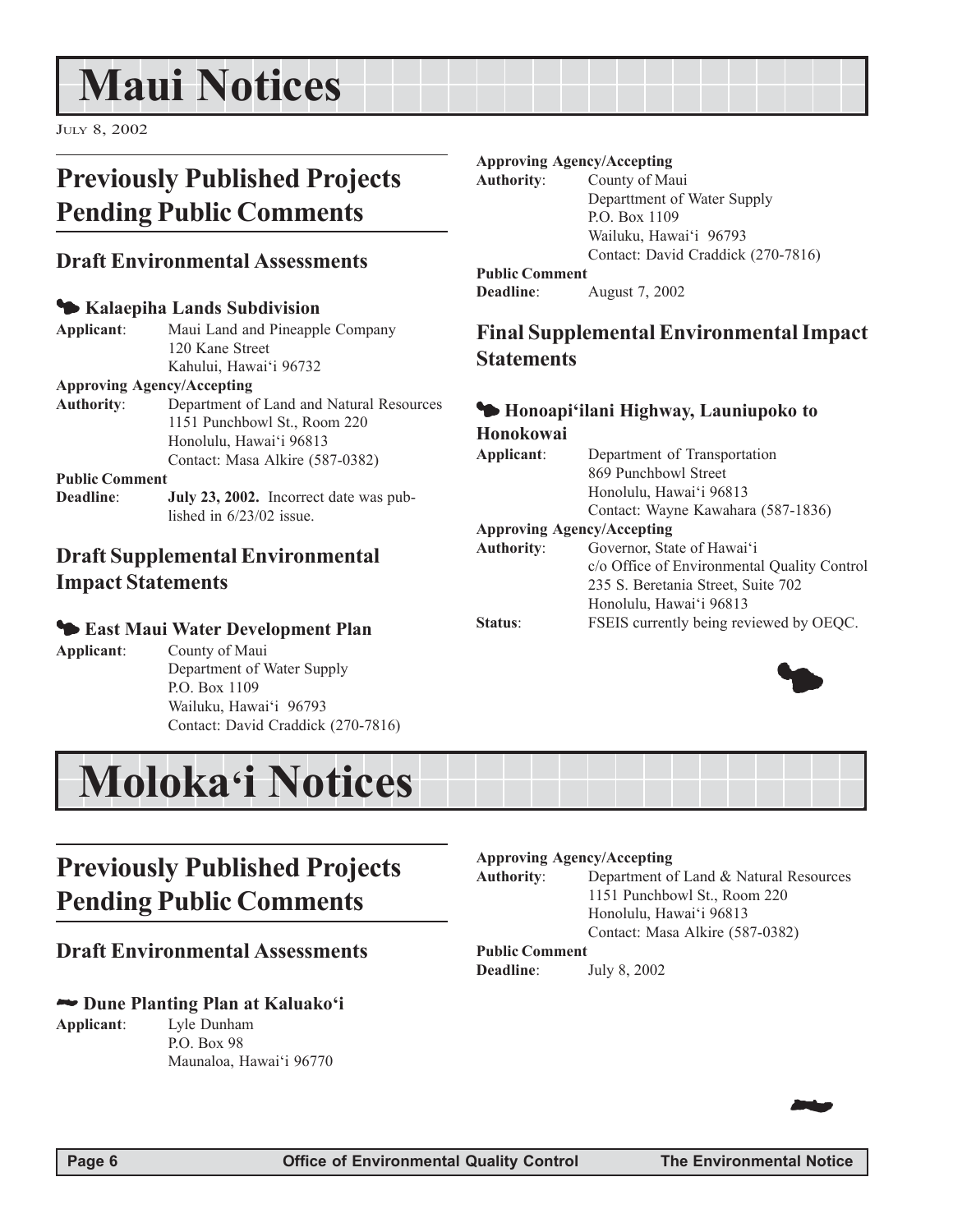## **Hawai'i Notices**

JULY 8, 2002

## <span id="page-6-0"></span>**Draft Environmental Assessments**



| District:             | South Hilo                               |
|-----------------------|------------------------------------------|
| TMK:                  | $2-4-01$ : portion 7                     |
| Applicant:            | University of Hawai'i at Hilo            |
|                       | 200 West Kawili Street                   |
|                       | Hilo, Hawai'i 96720                      |
|                       | Contact: George Jacob (933-3324)         |
|                       | <b>Approving Agency/Accepting</b>        |
| <b>Authority:</b>     | Same as above.                           |
| <b>Consultant:</b>    | Sidney Fuke (969-1522)                   |
|                       | 100 Pauahi Street, Suite 212             |
|                       | Hilo, Hawai'i 96720                      |
| <b>Public Comment</b> |                                          |
| Deadline:             | August 7, 2002                           |
| Status:               | DEA First Notice pending public coments. |
|                       | Address comments to the applicant with   |
|                       | copies to the consultant and OEQC.       |

**Permits** Plan approval, variance, grading,

**Required**: building

The University of Hawai'i at Hilo (UHH) is proposing to construct and operate the Mauna Kea Astronomy Education Center (MKAEC) within the University Park of Science and Technology in the City of Hilo. The 9.1 acre site is located on the northeast corner of Nowelo Street and North A'ohoku Place. The site is "ceded" land, held in trust by the State of Hawai'i and leased to the UHH.

The MKAEC will serve as a principal astronomy educational facility in Hawai'i, reflective of Hawai'i's unique cultural heritage. It will also serve as a substantive resource for astronomy programs around the world.

When completed, this 42,000 square foot facility would have a gallery and exhibition area of 26,000 square feet. The remaining 16,000 square feet would include retail, classroom, storage, office, administration, resource rooms, and other affiliated functions. In addition, the Center would include a planetarium and large-format, pano-hemispheric motion picture capabilities.



The \$28 million facility will be partially funded by a \$12 million grant from the National Aeronautics and Space Administration (NASA). The UHH is working to secure additional public and private funds, which together with the \$12 million grant, would be sufficient to cover the basic elements of this \$28 million project.

Surrounding uses include vacant properties plus base facilities for various astronomy entities, such as the California Institute of Technology, Joint Astronomy Centre, Subaru National Observatory of Japan, and the Institute for Astronomy. The Smithsonian Astrophysical Observatory Base facility is proposed immediately north of the subject site.

No adverse long-term impacts are anticipated, as there are no sensitive biological, historical, cultural, or hydrological resources on the site. To mitigate existing and potential traffic impacts, traffic signal lights at the intersection of Nowelo Street and Komohana Street will be installed by the UHH.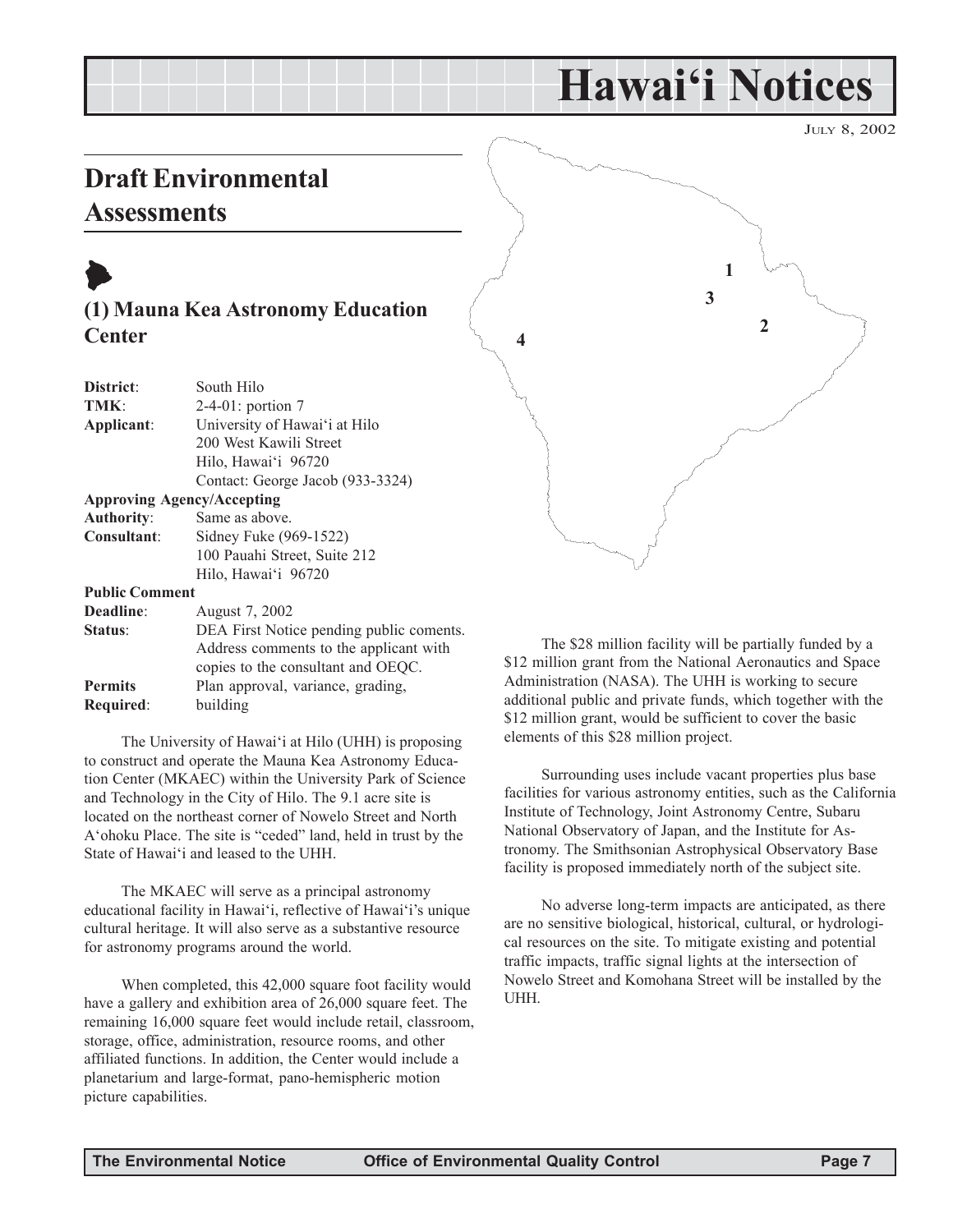## <span id="page-7-0"></span>**Hawai'i Notices**

JULY 8, 2002

## $\blacktriangleright$ **(2) Olaa No. 6 Exploratory Well**

| District:             | Puna                                           |
|-----------------------|------------------------------------------------|
| TMK:                  | $1 - 8 - 001$ : 050                            |
| Applicant:            | County of Hawai'i                              |
|                       | Department of Water Supply                     |
|                       | 345 Kekuanao'a Street, Suite 20                |
|                       | Hilo, Hawai'i 96720                            |
|                       | Contact: Bruce McClure $(961-8070 \times 255)$ |
|                       | <b>Approving Agency/Accepting</b>              |
| <b>Authority:</b>     | Same as above.                                 |
| Consultant:           | Waimea Water Services, Inc.                    |
|                       | P.O. Box 326                                   |
|                       | Kamuela, Hawai'i 96743                         |
|                       | Contact: John Stubbart (885-5941)              |
| <b>Public Comment</b> |                                                |
| Deadline:             | August 7, 2002                                 |
| Status:               | DEA First Notice pending public comment.       |
|                       | Address comments to the applicant with         |
|                       | copies to the consultant and OEQC.             |
| <b>Permits</b>        |                                                |
| Required:             | State well permit                              |
|                       |                                                |

The Department of Water Supply (DWS), County of Hawai'i, proposes to drill an exploratory stand-by deep well in Mountain View in the Puna District of the Big Island of Hawai'i. If the exploratory well proves to be productive, it will be outfitted to a stand-by production well to provide a source to the existing system of the town of Mountain View and to explore the high level groundwater.

The well will be located near the existing water tank. The ground elevation will be 1,370 feet. The groundwater could stand at about elevation 500 feet. The well diameter will be 22" with a 16" casing. Access to the site will be from the highway.

The few negative impact which have been identified in the Draft Environmental Assessment should be adequately minimized by the suggested mitigative measures. In accordance with Chapter 343, Hawai'i Revised Statutes, it has been determined that an Environmental Impact Statement is not required for the proposed Olaa No. 6 Exploratory Well project. Therefore, notice of Negative Declaration is anticipated.

## $\blacklozenge$

### **(3) Pana'ewa Research Farm Renovation**

| District:                         | South Hilo                                |  |
|-----------------------------------|-------------------------------------------|--|
| TMK:                              | $2-2-56$ : por. 56                        |  |
| Applicant:                        | University of Hawai'i at Hilo             |  |
|                                   | 200 W. Kawili Street                      |  |
|                                   | Hilo, Hawai'i 96720-4091                  |  |
|                                   | Contact: Michael Murakami (974-7595)      |  |
| <b>Approving Agency/Accepting</b> |                                           |  |
| <b>Authority:</b>                 | Same as above.                            |  |
| Consultant:                       | Gerald Park Urban Planner (942-7484)      |  |
|                                   | 1400 Rycroft Street, Suite 876            |  |
|                                   | Honolulu, Hawai'i 96814                   |  |
| <b>Public Comment</b>             |                                           |  |
| Deadline:                         | August 7, 2002                            |  |
| Status:                           | DEA First Notice pending public comment.  |  |
|                                   | Address comments to the applicant with    |  |
|                                   | copies to the consultant and OEQC.        |  |
| <b>Permits</b>                    | Grubbing, grading, excavation             |  |
| Required:                         | and stockpiling; building, electrical and |  |
|                                   | plumbing; Agricultural Park Improvements  |  |
|                                   | Approval                                  |  |

The University of Hawai'i at Hilo ("UHH") proposes to construct site improvements at its Pana'ewa Research Farm ("PRF") located in the Pana'ewa Agricultural Park, Waiakea, South Hilo District, Island, County, and State of Hawai'i.

A 134-foot by 250-foot pre-fabricated steel structure (33,500 square feet covered) will be erected on approximately 1.25 acres in an open field on the southeast side of the PRF. The structure will be covered because of the high frequency of rainy days common to East Hawai'i. The open-sided structure will be supported on steel frames anchored on poured in place pier footings. The structure is approximately 23'4" high in the center measured from grade to the top of the roof ridge. A layer of cinder or ash on a combination rock and earth base will top the arena floor.

The arena will be used primarily for training and exercising horses. The covered structure will also be used for agricultural product displays, classrooms or meeting places for students and faculty, and farm shows to highlight livestock and crops raised on the premises.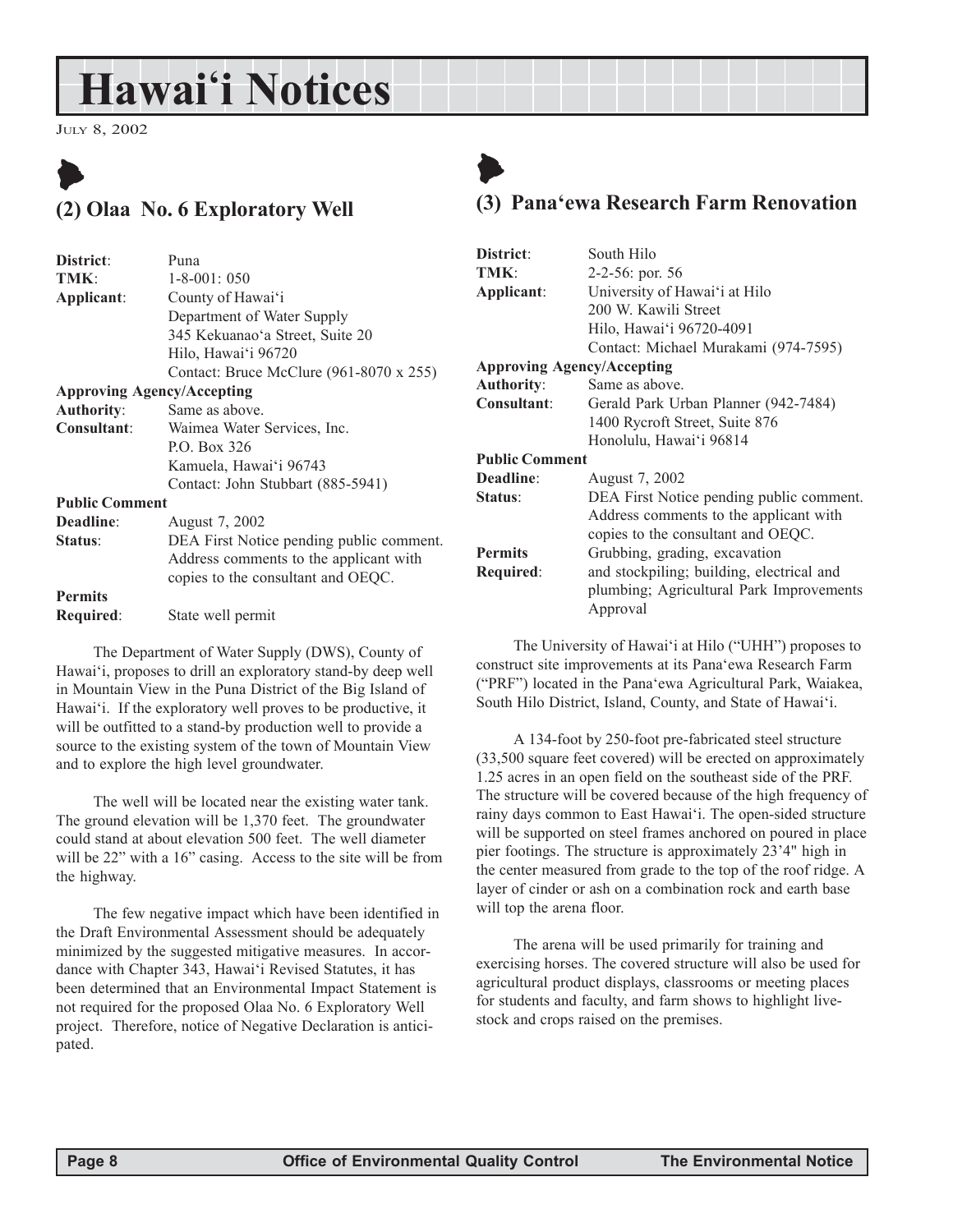<span id="page-8-0"></span>

A driveway to be constructed to the west of the arena is wide enough to accommodate automobiles and trucks including large vehicle drawn horse trailers. The driveway will be graded but not paved. The driveway will encircle the arena and is wide enough to accommodate parked vehicles. Two paved accessible parking stalls will be provided.

The cost for site work, erecting the prefabricated building, and installing mechanical, electrical, and plumbing systems is estimated at \$1.0 million. The pre-fabricated structure is being donated to the UH Hilo for the intended use.

## **Final Environmental Assessments/Findings of No Significant Impacts (FONSI)**



### **(4) Kona Coastview & Wonder View Subdivision Water System Improvements**

| District:                         | North Kona                               |
|-----------------------------------|------------------------------------------|
| TMK:                              | 7-3-22, 23, 28 (Kona Coastview); 7-3-13, |
|                                   | 14, 15, 16 (Kona Wonder View)            |
| Applicant:                        | County of Hawaii                         |
|                                   | Department of Water Supply               |
|                                   | 345 Kekuanao'a Street, Suite 20          |
|                                   | Hilo, Hawai'i 96720                      |
|                                   | Contact: Glenn Ahuna (961-8070 x 260)    |
| <b>Approving Agency/Accepting</b> |                                          |
| <b>Authority:</b>                 | Same as above.                           |
| Consultant:                       | Inaba Engineering, Inc.                  |
|                                   | 273 Waianuenue Avenue                    |
|                                   | Hilo, Hawai'i 96720                      |
|                                   | Contact: Jason Inaba (961-3727)          |
| Status:                           | FEA/FONSI issued, project may proceed.   |
| <b>Permits</b>                    | Grading, building, hydrotesting Water,   |
| Required:                         | County right-of-way                      |

This project involves installation of a County of Hawai'i dedicable standard water system for the existing Kona Coastview and Kona Wonder View Lots Subdivisions. The two existing subdivisions consists of 415 residential lots of which approximately 80% have been improved with homes. In addition, there are 23 condominium property regime (CPR) lots bringing the total units to 438. These lots

JULY 8, 2002

are currently serviced by a combination of individual water catchment systems, two separate private water companies and the DWS. These distribution methods, which consist mostly of many small pvc pipes along the subdivision roadways, are typically unreliable, high in maintenance, expensive, aging and non conforming to County of Hawai'i standards.

The proposed system would generally consist of two 0.10 million gallon reinforced concrete reservoirs, approximately 14,900 lineal feet 6-inch and 9,200 lineal feet 8-inch ductile iron waterlines, pressure reducing valve units, fire hydrants and service laterals. Waterlines and laterals will be placed in existing roadways and the water tanks will be placed on vacant land in the subdivision and on an adjoining parcel.

This project is expected to improve the health and safety of many residents of the Kona Coastview and Wonder View subdivisions by providing a new reliable and low maintenance water distribution system, additional storage and fire protection.

## **Previously Published Projects Pending Public Comments**

### **Draft Environmental Assessments**

### 6 **Honomu Well**

| Applicant:            | County of Hawai'i                 |
|-----------------------|-----------------------------------|
|                       | Department of Water Supply        |
|                       | 345 Kekuanao'a Street, Suite 20   |
|                       | Hilo, Hawai'i 96720               |
|                       | Contact: Milton Pavao (961-8050)  |
|                       | <b>Approving Agency/Accepting</b> |
|                       | <b>Authority:</b> Same as above   |
| <b>Public Comment</b> |                                   |
| Deadline:             | July 8, 2002                      |

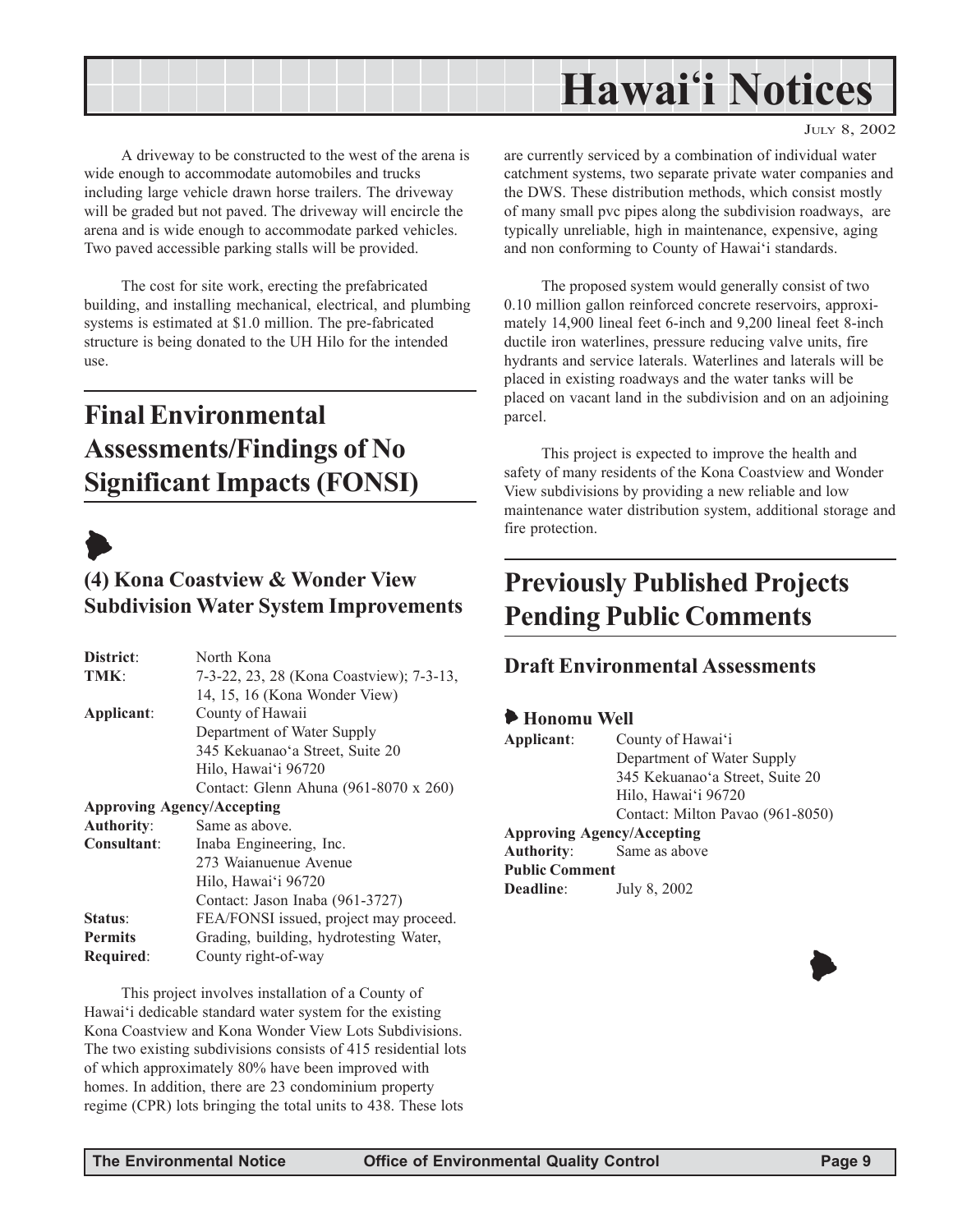## <span id="page-9-0"></span>**Kaua'i Notices**

JULY 8, 2002

## **Previously Published Projects Pending Public Comments**

### **Draft Environmental Assessments**

### 7 **Cell Site for Verizon Wireless at PMRF, Nohili (Barking Sands)**

**Applicant**: Verizon Wireless 3350 1061st Avenue Southeast Bellevue, Washington 98008 Contact: Lori Lagerstedt (425) 408-3436

#### **Approving Agency/Accepting**

**Authority**: Department of Land and Natural Resources P.O. Box 621 Honolulu, Hawai'i 96809 Contact: Traver Carroll (587-0439)

### **Public Comment**

**Deadline**: July 8, 2002



## **Pacific Area News**

### **Johnston Atoll Plutonium Cleanup Project**

**District**: Johnston Island, Johnston Atoll **Applicant**: The Defense Threat Reduction Agency Attn: ALEKG 1680 Texas Street, SE Kirtland AFBase, New Mexico 87117 Contact: CW3 Douglas R. Winquist (505) 846-5396

The Defense Threat Reduction Agency (DTRA) is making available its Decision Document for constructing a landfill on Johnston Island for radioactive coral, metal and concrete debris located on Johnston Island. Accompanying the Decision Document is a Responsiveness Summary addressing the comments received during the public comment period. Except as noted in the Responsiveness Summary, there were no significant changes to the Corrective Measures Study/Feasibility Study prepared for this effort.

The Decision Document and Responsiveness Summary have been posted on the DTRA web site at www.dtra.mil in the news and information section. Copies can be obtained by writing to the Defense Threat Reduction Agency, ATTN: ALEKG, 1680 Texas Street SE, Kirtland Air Force Base, New Mexico 87117-5669, or electronically to ALEKG@ao.dtra.mil. For more information please call DTRA toll-free at 1-800-701-5096.

The Decision Document and Responsiveness Summary have also been placed in the administrative record for this cleanup effort, which can be reviewed at the following location during normal business hours: U.S. Environmental Protection Agency, Region IX, Pacific Islands Contact Office, 300 Ala Moana Boulevard, Room 5-152, Honolulu, Hawai'i 96850, Contact: Vicky Tsuhako, Tel: (808) 541-2710.

### **Information Meeting on the Ala Wai Canal Dredging Project**

There will be an information meeting on the Ala Wai Canal Dredging Project to be held on:

Date: Wednesday, July 10, 2002

Time: 7:00 p.m.

Place: Hawai'i Convention Center, Theatre Room 320

At this meeting, the Ala Wai Canal dredging contractor, American Marine Corp., will brief the community and receive comments on their detailed plans for dredging the canal which is scheduled to begin early August. The Dept. of Health will also accept comments on a noise variance permit application that could allow dredging activities to be conducted 24 hours a day in certain areas.

For more information, call 586-6250 or go to *www.newhawaii.org/awedredging.htm*.

 **Page 10 Control Control Control Control Cuality Control Control Control Control Control Page 10 Control Control Control Control Control Control Control Control Control Control Control Control Control Control Control Cont**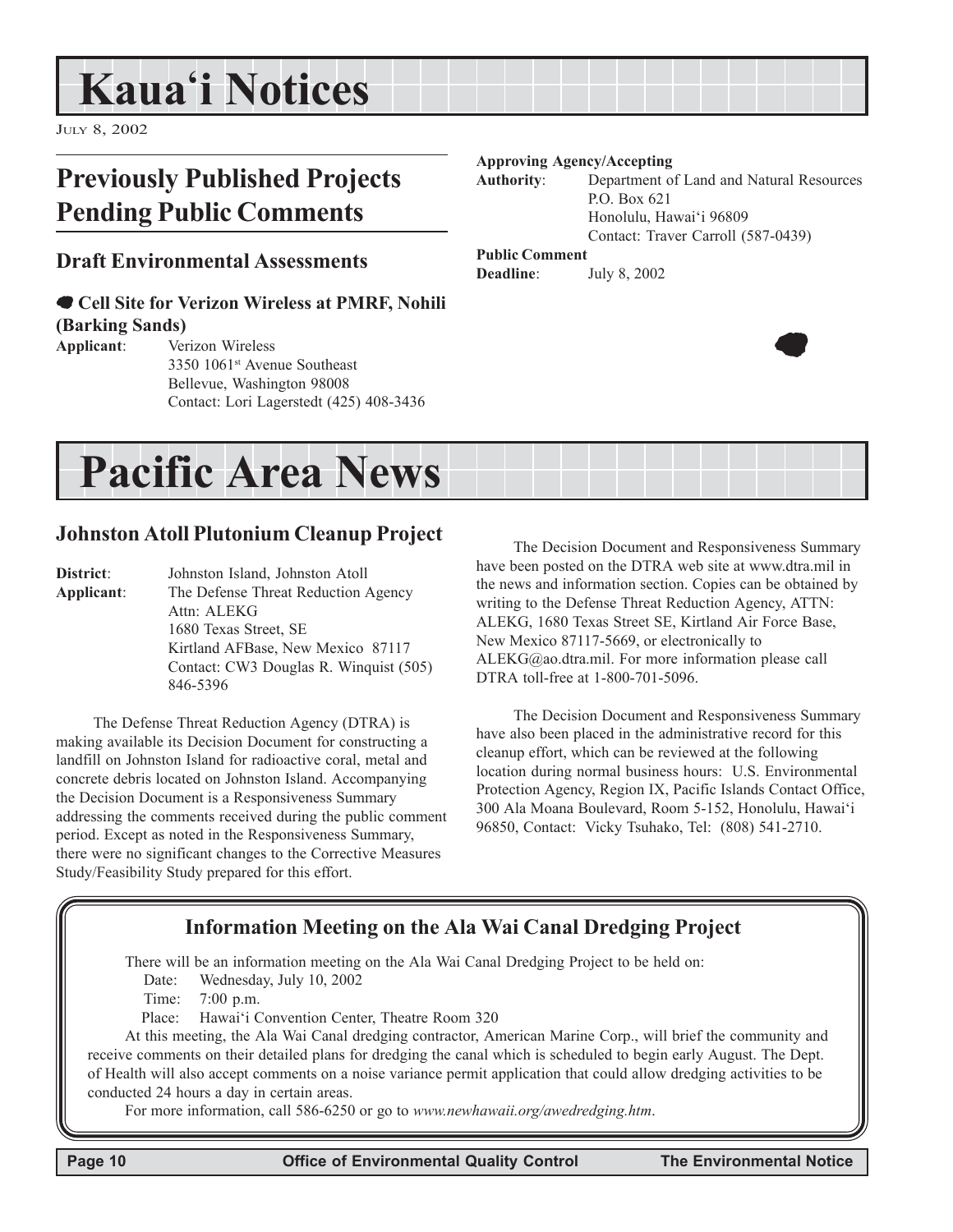## <span id="page-10-0"></span>**Shoreline Notices**

JULY 8, 2002

### **Shoreline Certification Applications**

Pursuant to § 13-222-12, HAR the following shoreline certification applications are available for inspection at the DLNR District Land Offices on Kaua'i, Hawai'i and Maui and at Room 220, 1151 Punchbowl St., Honolulu, O'ahu (Tel: 587-0414). All comments shall be submitted in writing to the State Land Surveyor, 1151 Punchbowl Street, Room 210, Honolulu, Hawai'i 96813 and postmarked no later than fifteen (15) calendar days from the date of the public notice of the application. If there are any questions, please call Nick Vaccaro at 587-0438.

| Case No.      | Date<br>Rec'd | Location                                                                                                                                                                                                                                                                                 | Applicant                                                                                          | Tax Map<br>Key          |
|---------------|---------------|------------------------------------------------------------------------------------------------------------------------------------------------------------------------------------------------------------------------------------------------------------------------------------------|----------------------------------------------------------------------------------------------------|-------------------------|
| OA-357-2      | 6/17/02       | Lot 119 of Land Court Application (1095 (Map 10), land<br>situated at Kawela, Koolauloa, Island of Oahu, Hawaii<br>Address: 57-435 Honokawela Drive<br>Purpose: Renovations                                                                                                              | DJNS Surveying &<br>Mapping, Inc., for<br>Dalrymple Family Trust                                   | $5-7-03:41$             |
| MA-269        | 6/20/02       | Lot 53, Nahiku Homesteads, Being all of Grant 4376 to<br>Nahiku Sugar Company, Ltd., land situated at Nahiku,<br>Koolau, Island of Maui, Hawaii<br>Address: No Assigned<br>Purpose: Subdivision Approval                                                                                 | Valera, Inc., for Doyle<br>G. Betsill, Jr., etal                                                   | $1 - 2 - 03:21$         |
| <b>OA-879</b> | 6/20/02       | Lot C (A Roadway), being a portion of Royal Patent 1388,<br>Land Commission Award 2628, Apana 4 to Paele, land<br>situated at Kaneohe, Koolaupoko, Island of Oahu, Hawaii<br>Address: 45-002-B Waikalua Road<br>Purpose: Building Permit                                                 | George F. DeCosta, for<br>Denise L. DeCosta                                                        | $4 - 5 - 07:32$         |
| HA-230-2      | 6/21/02       | Lot 76 of Puako Beach Lots (HTS Plat 414-B), being the<br>whole of Land Patent Grant S-13752 to Manuel Corozo<br>Rapozo, Jr. and Adelina Ramos Rapozo, land situated at<br>Lalamilo, Waimea, South Kohala, Island of Hawaii, Hawaii<br>Address: Not Assigned<br>Purpose: Building Permit | Wes Thomas<br>Associates, for Puako<br>Hui LLC                                                     | $6-9-03:15$             |
| HA-259        | 6/28/02       | Lots 5-B-1 and 6-A of North Kahaluu Beach Subdivision,<br>land situated at Kahaluu, North Kona, Island of Hawaii,<br>Hawaii<br>Address: 78-6616 Alii Drive<br>Purpose; Building Permit                                                                                                   | Wes Thomas<br>Associates, for<br>Elizabeth Marshall                                                | $7 - 8 - 14:50$<br>& 97 |
| <b>OA-780</b> | 7/1/02        | Portions of Land Filled of Kaakaukukui, being parcels 1 and<br>10, land situated at Kaakaukukui, Island of Oahu, Hawaii<br>Address: 40 Ahui Street & 98 Koula Street<br>Purpose: Development                                                                                             | ParEn dba park<br>engineering, for Hawaii<br>Community<br>Development Authority<br>State of Hawaii | $2-1-60:01$<br>& 02     |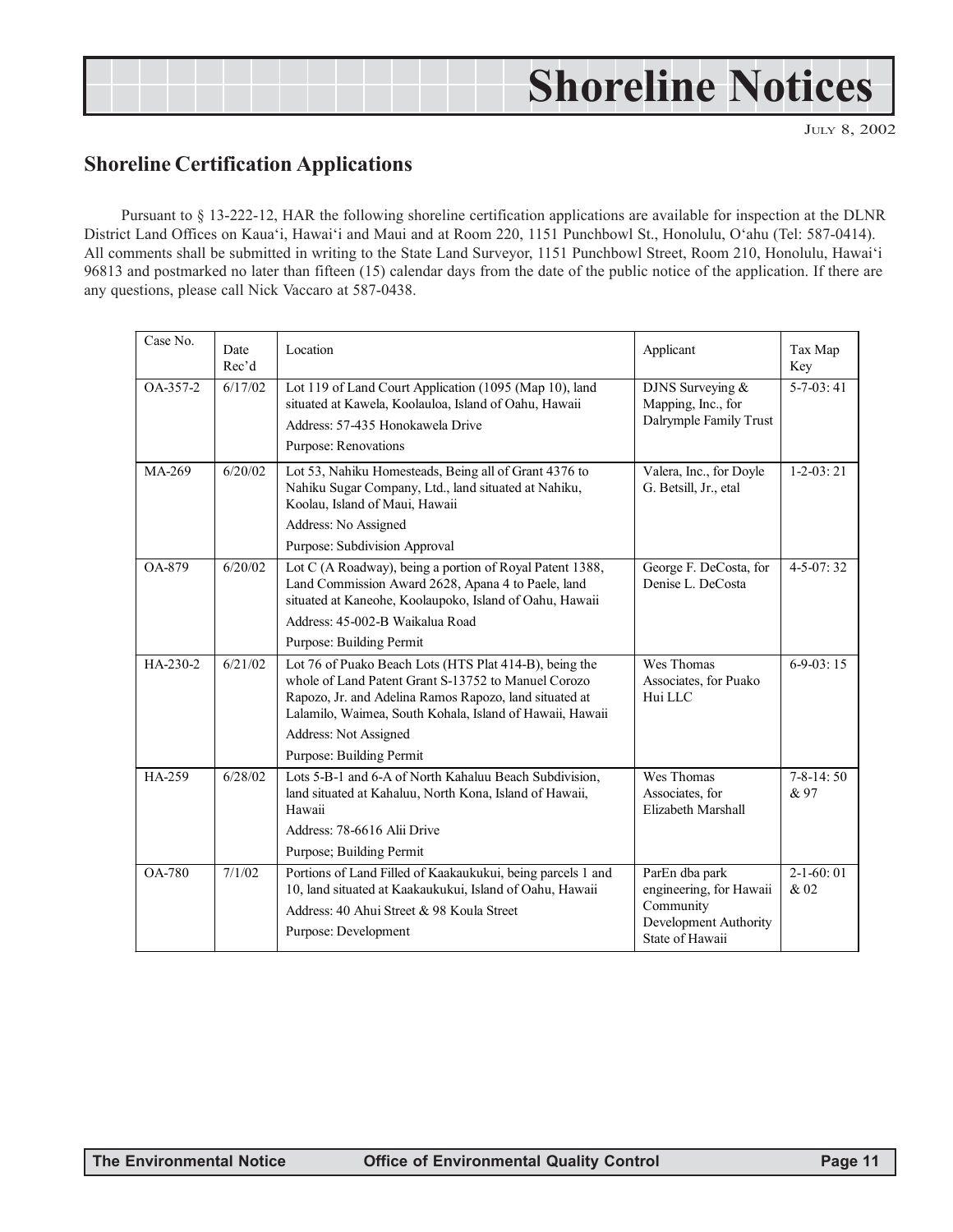## <span id="page-11-0"></span>**Shoreline Notices**

JULY 8, 2002

### **Shoreline Certifications and Rejections**

Pursuant to §13-222-26, HAR the following shorelines have been certified or rejected by the DLNR. A person may appeal a certification or rejection to the BLNR, 1151 Punchbowl Street, Room 220, Honolulu, Hawai'i 96813, by requesting in writing a contested case hearing no later than twenty (20) calendar days from the date of public notice of certification or rejection.

| Case No. | Date<br>Rec'd        | Location                                                                                                                                                                                    | Applicant                                                                 | Tax Map<br>Key    |
|----------|----------------------|---------------------------------------------------------------------------------------------------------------------------------------------------------------------------------------------|---------------------------------------------------------------------------|-------------------|
| OA-518-2 | 6/21/02<br>Certified | Lot 38 1/2, Kahala Cliffs Subdivision, Land situated at<br>Waialae-Nui, Honolulu, Island of Oahu, Hawaii<br>Address: 4141 Black Point Road<br>Purpose; Residential Improvements             | Towill, Shigeoka<br>& Associates,<br>Inc., for Black<br>Point Association | $3 - 5 - 01:08$   |
| MA-158-2 | 6/21/02<br>Certified | Lot 66 of Land Court Application 1744, land situated<br>at Hanakaoo, Lahaina, Island of Maui, Hawaii<br>Address: 200 Nohea Kai Drive<br>Purpose: Planning Future Use of Parcel              | Warren S.<br>Unemori<br>Engineering, Inc.,<br>for HRM/BRE<br>Maui, LLC    | $4 - 4 - 13$ : 08 |
| OA-799-2 | 6/21/02<br>Certified | Lot 21, Section "C", Kawailoa Beach Lots, land<br>situated at Kawailoa, Waialua, Island of Oahu, Hawaii<br>Address: 61-401 Kamehameha Highway<br>Purpose: Building Permit                   | Walter P.<br>Thompson, Inc.,<br>for James Haas                            | $6-1-08:02$       |
| OA-102-2 | 6/21/02<br>Certified | Lot 926 as shown on Map 26 of Land Court<br>Application 1052, land situated at Makaha, Waianae,<br>Island of Oahu, Hawaii<br>Address: 84-239 Farrington Highway<br>Purpose: Building Permit | Jaime F.<br>Alimboyoguen,<br>for Carol<br>Shinsato                        | $8-4-01:14$       |

## **Coastal Zone News**

### **Federal Consistency Reviews**

Hawai'i Coastal Zone Management (CZM) Program has received the following federal actions to review for consistency with the CZM objectives and policies in Chapter 205A, Hawai'i Revised Statutes. This public notice is being provided in accordance with section 306(d)(14) of the National Coastal Zone Management Act of 1972, as amended. For general information about CZM federal consistency please call John Nakagawa with the Hawai'i CZM Program at 587-2878. For neighboring islands use the following toll free numbers: Lana'i and Moloka'i: 468-4644 x72878, Kaua'i: 274-3141 x72878, Maui: 984-2400 x72878 or Hawai'i: 974-4000 x72878.

For specific information or questions about an action listed below please contact the CZM staff person identified for each action. Federally mandated deadlines require that comments be received by the date specified for each CZM

consistency review and can be mailed to: David W. Blane, Director, Office of Planning, Department of Business, Economic Development and Tourism, P.O. Box 2359, Honolulu, Hawai'i 96804. Or, fax comments to the Hawai'i CZM Program at 587-2899.

### **(1) Haleakala Highway Widening, Pukalani Bypass to Hana Highway, Maui**

| Applicant:                              | State Department of Transportation and          |  |  |
|-----------------------------------------|-------------------------------------------------|--|--|
|                                         | Federal Highways Administration                 |  |  |
| Agent:                                  | Environmental Communications, Inc.              |  |  |
|                                         | Contact: Taeyong M. Kim, 528-4661               |  |  |
| <b>Federal Action: Federal Activity</b> |                                                 |  |  |
|                                         | Federal Agency: Federal Highways Administration |  |  |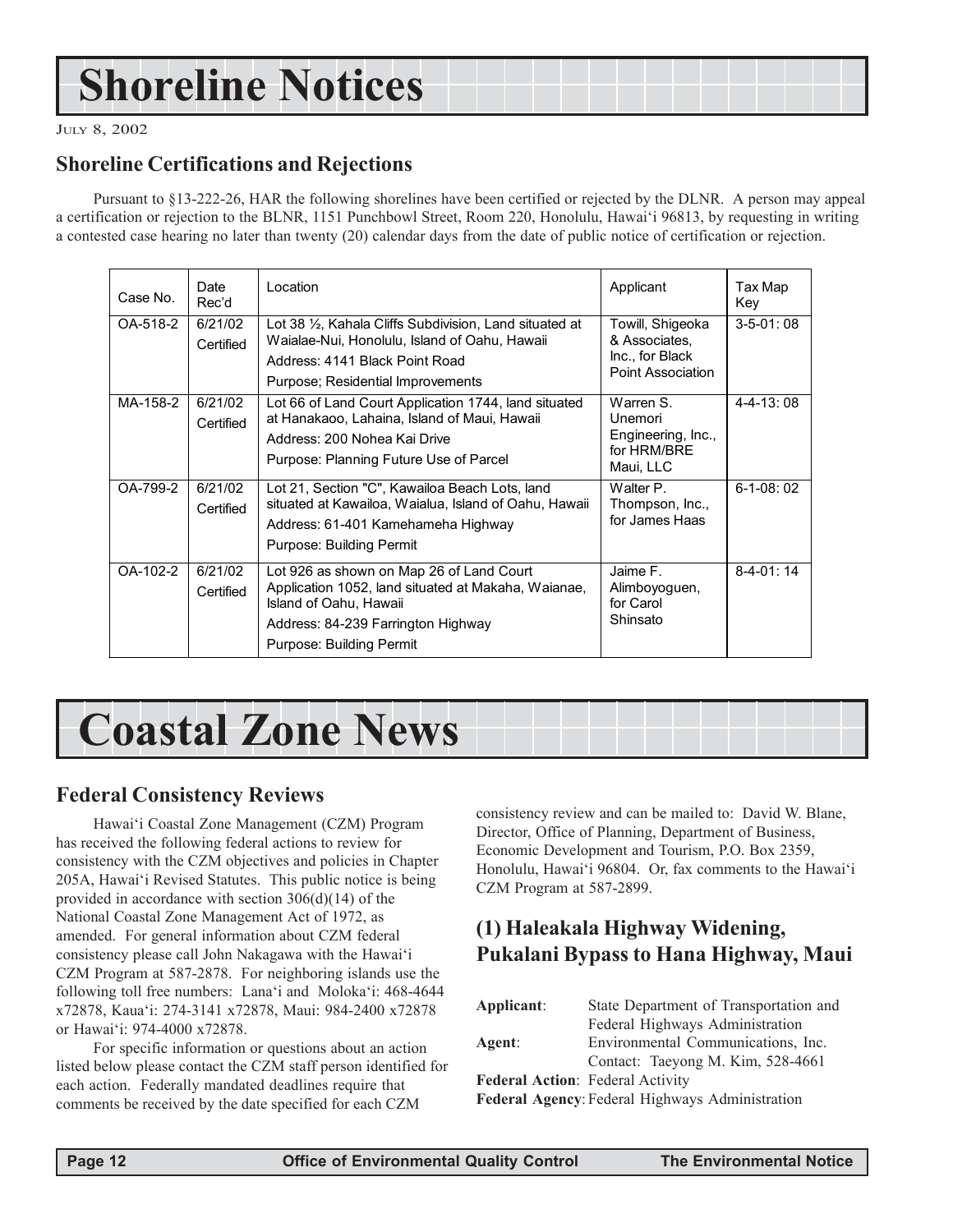<span id="page-12-0"></span>

JULY 8, 2002

**Location**: Haleakala Highway from Pukalani Bypass to Hana Highway

**CZM Contact**: John Nakagawa, 587-2878

#### **Proposed Action**:

Widen the existing three-lane highway to a four-lane divided highway. Improvements include expansion of five existing agricultural irrigation culvert crossings, shoulder improvements, replacement of traffic signals at North Firebreak Road for cane haul truck crossing, and installation of new traffic signals at Hali'imaile Road intersection. **Comments Due**: July 22, 2002

### **(2) Drainage Canal Bank Stabilization, Kane'ohe Yacht Club, O'ahu**

| Applicant: | Kane'ohe Yacht Club, Robbie Nicholas,                      |
|------------|------------------------------------------------------------|
|            | 247-4121                                                   |
|            | Federal Action: Department of the Army Permit              |
|            | (200200270)                                                |
|            | Federal Agency: U.S. Army Corps of Engineers, Lolly Silva, |
|            | 438-7023                                                   |
| Location:  | Kane'ohe Yacht Club, 44-503 Kane'ohe                       |
|            | Bay Dr., Kane'ohe, O'ahu                                   |
|            | <b>CZM Contact:</b> John Nakagawa, 587-2878                |

### **Proposed Action**:

Install 190 linear feet of interlocking steel sheet piling to stabilize and prevent further bank erosion along a drainage canal adjacent to the Kane'ohe Yacht Club. **Comments Due**: July 22, 2002

### **(3) Kapakahi Stream Drainage Channel Maintenance Clearing, Honolulu, O'ahu**

| Applicant:              | Department of Facility Maintenance, City           |
|-------------------------|----------------------------------------------------|
|                         | and County of Honolulu                             |
|                         | Contact: Hugh Liu, 527-5337                        |
|                         | Federal Action: Department of the Army Permit      |
|                         | (200200288)                                        |
|                         | Federal Agency: U.S. Army Corps of Engineers, Bill |
|                         | Lennan, 438-6986                                   |
| <b>Location:</b>        | 250 feet mauka of Kahala Ave. Bridge               |
| TMK:                    | $3-5-8:25,26$                                      |
|                         | <b>CZM Contact:</b> John Nakagawa, 587-2878        |
| <b>Proposed Action:</b> |                                                    |

Remove silt, vegetation and debris from a 550-foot section of Kapakahi Stream Drainage Channel to restore drainage capacity. Cleared material will be disposed at the Waimanalo Gulch Landfill. **Comments Due**: July 22, 2002

### **(4) Kaholopo'o Bridge Replacement, Hana, Maui**

| Applicant:              | County of Maui, Department of Public                                                          |  |  |
|-------------------------|-----------------------------------------------------------------------------------------------|--|--|
|                         | Works and Waste Management and the                                                            |  |  |
|                         | Federal Highways Administration                                                               |  |  |
| Agent:                  | Wilson Okamoto & Associates, Inc.                                                             |  |  |
|                         | Contact: Myron Okubo, 946-2277                                                                |  |  |
|                         | <b>Federal Action: Federal Activity</b>                                                       |  |  |
|                         | <b>Federal Agency: Federal Highways Administration</b>                                        |  |  |
| <b>Location:</b>        | 1.6 miles south of Hana on Hana Highway                                                       |  |  |
| TMK:                    | $(2)$ 1-4-7: 4                                                                                |  |  |
|                         | <b>CZM Contact:</b> John Nakagawa, 587-2878                                                   |  |  |
| <b>Proposed Action:</b> |                                                                                               |  |  |
|                         | $\mathbf{n}$ and $\mathbf{r}$ is the function of $\mathbf{n}$ in the function of $\mathbf{n}$ |  |  |

Replace the existing Kaholopo'o Bridge, which is structurally deficient, with a new single lane, single span bridge, 18-feet wide by 22-feet long, at the same location. The new bridge will meet federal highway standards and is designed to conform to the recommendations of the Preservation Plan for County of Maui Bridges. **Comments Due**: July 22, 2002

### **(5) Finfish Broodstock and Larvae Culture, Honolulu, O'ahu**

| Applicant:              | State Department of Land and Natural                        |
|-------------------------|-------------------------------------------------------------|
|                         | Resources Division of Aquatic Resources                     |
|                         | Federal Action: Federal Assistance - Sport Fish Restoration |
|                         | Program                                                     |
|                         | <b>Federal Agency: U.S. Fish and Wildlife Service</b>       |
|                         | <b>Location:</b> Anuenue Fisheries Research Center          |
|                         | <b>CZM Contact:</b> John Nakagawa, 587-2878                 |
| <b>Proposed Action:</b> |                                                             |
|                         | Receive and use \$131,250 of federal funds from the         |
|                         | Spent Eigh Decteration Dragman to study furties broadstool  |

Sport Fish Restoration Program to study finfish broodstock and larvae culture to further the development of mullet, moi and other popular recreational marine fish species for stock enchancement.

**Comments Due**: July 22, 2002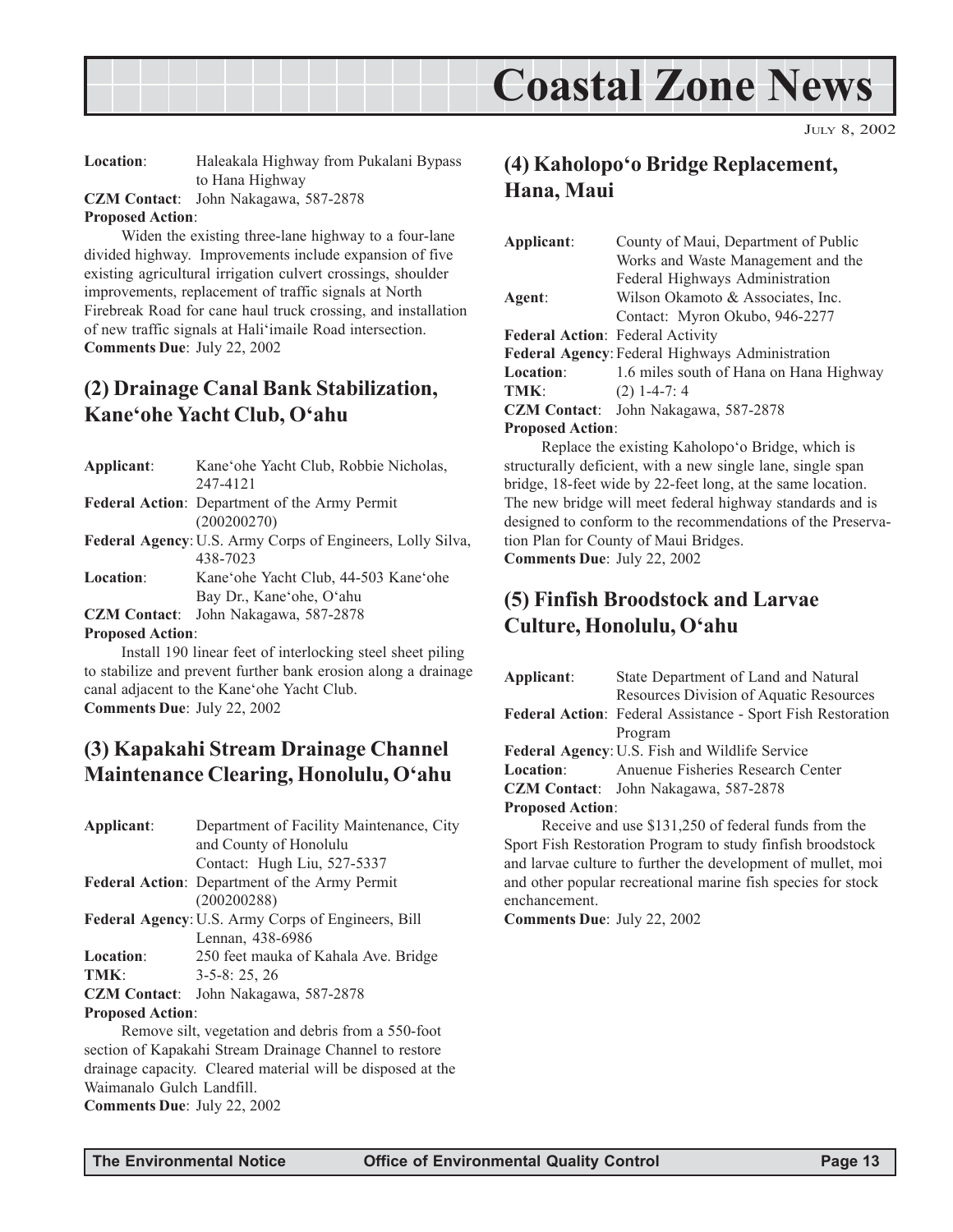## <span id="page-13-0"></span>**Coastal Zone News**

JULY 8, 2002

### **Special Management Area (SMA) Minor Permits**

Pursuant to Hawai'i Revised Statute (HRS) 205A-30, the following is a list of SMA Minor permits that have been approved or are pending by the respective county/state agency. For more information about any of the listed permits, please contact the appropriate county/ state Planning Department. City & County of Honolulu (523-4131); Hawai'i County (961-8288); Kaua'i County (241-6677); Maui County (270-7735); Kaka'ako Special Design District (587-2878).

| <b>Location (TMK)</b>    | <b>Description (File No.)</b>                                       | Applicant/Agent         |
|--------------------------|---------------------------------------------------------------------|-------------------------|
| Honolulu (4-9-1: 14)     | Construction of a stream gauge station, consisting of a rock-       | US Geological Survey,   |
|                          | masonry low-flow control structure, a 3' X 3' X 6' steel            | <b>WRD</b>              |
|                          | instrument shelter on a concrete pad, 2' galvanized piping and      |                         |
|                          | concrete anchor for gas line orifice and crest-stage gauge: \$9,500 |                         |
|                          | $(2002/SMA-25)$                                                     |                         |
| Honolulu: Ewa Beach      | CRM fence wall at side yard: \$12,000 (2002/SMA-29)                 | Glenn Yin/Isaac Litilit |
| $(9-1-7:78)$             |                                                                     |                         |
| Honolulu: Aiea           | Construction of Shizuo Onishi Memorial Pavillions: \$78,000         | DLNR/Matsumoto Santa    |
| $(9-9-4:4)$              | $(2002/SMA-26)$                                                     | Maria Architects, Inc.  |
| Maui: Papaanui           | Install sewer and water laterals for proposed 4-lot subdivision     | Earl Stoner             |
| $(2-1-7:103)$            | (SM5 2002/0210)                                                     |                         |
| Maui: Lahaina (4-6-9: 9) | Renovations to the Miyaki Building (SM2 2002/0077)                  | Wayne Pak               |
| Maui: Paia (3-8-2: 25)   | Construct single-family residence (SM2 2002/0076)                   | Eric J. Golting         |
| Maui: Paia (2-6-4: 14)   | Renovate interior of existing commercial building                   | George Rixey            |
|                          | (SM2 2002/0045)                                                     |                         |

## **Pollution Control Permit Applications**

### **Department of Health Permit Applications**

The following is a list of some pollution control permits currently being reviewed by the State Department of Health. For more information about any of the listed permits, please contact the appropriate branch or office of the Environmental Management Division at 919 Ala Moana Boulevard, Honolulu.

| <b>Branch</b><br>Permit Type                                       | Applicant & Permit<br>Number                                | Project Location                                                   | Pertinent<br>Date | Proposed Use                                                                                                                                             |
|--------------------------------------------------------------------|-------------------------------------------------------------|--------------------------------------------------------------------|-------------------|----------------------------------------------------------------------------------------------------------------------------------------------------------|
| Clean Air Branch,<br>$586 - 4200$ ,<br>Noncovered Source<br>Permit | Wilcox Memorial Hospital<br>NSP 0320-01-N<br>(Renewal)      | 3420 Kuhio Highway<br>Lihue, Kauai                                 | 6/14/02           | One 500 Ton Diesel Engine<br>Driven Chiller with<br>Heat Recovery System,<br>Two $(2)$ 100 HP Boilers,<br>One 50 lb/hr Pathological<br>Waste Incinerator |
| Clean Air Branch,<br>586-4200, Covered<br>Source Permit            | Kapaa Generating Partners<br>CSP 0032-01-C<br>(Renewal)     | Kapaa Landfill,<br>909 Kalanianaole<br>Highway, Oahu               | 6/17/02           | 3.3 MW Gas Turbine                                                                                                                                       |
| Clean Air Branch,<br>586-4200, Covered<br>Source Permit            | Aloha Petroleum, Ltd.<br>CSP 0220-01-C<br>(Renewal)         | Barbers Point Sales<br>Terminal, Campbell<br>Industrial Park, Oahu | 6/18/02           | Ten (10) Petroleum Storage<br>Tanks, and Truck Loading<br>Rack                                                                                           |
| Clean Air Branch,<br>586-4200, Covered<br>Source Permit            | Maui Electric Company,<br>Ltd<br>CSP 0031-04-C<br>(Renewal) | Palaau Generating<br>Station, Palaau,<br>Molokai                   | 6/19/02           | Nine (9) Diesel Engine<br>Generators and<br>One Combustion Turbine                                                                                       |
| Clean Air Branch,<br>$586 - 4200$ ,<br>Noncovered Source<br>Permit | Hawaiian Research, Ltd.<br>NSP 0509-01-N                    | Maunaloa Highway,<br>Kaunakakai, Molokai                           | 6/20/02           | Grain Processing Facility                                                                                                                                |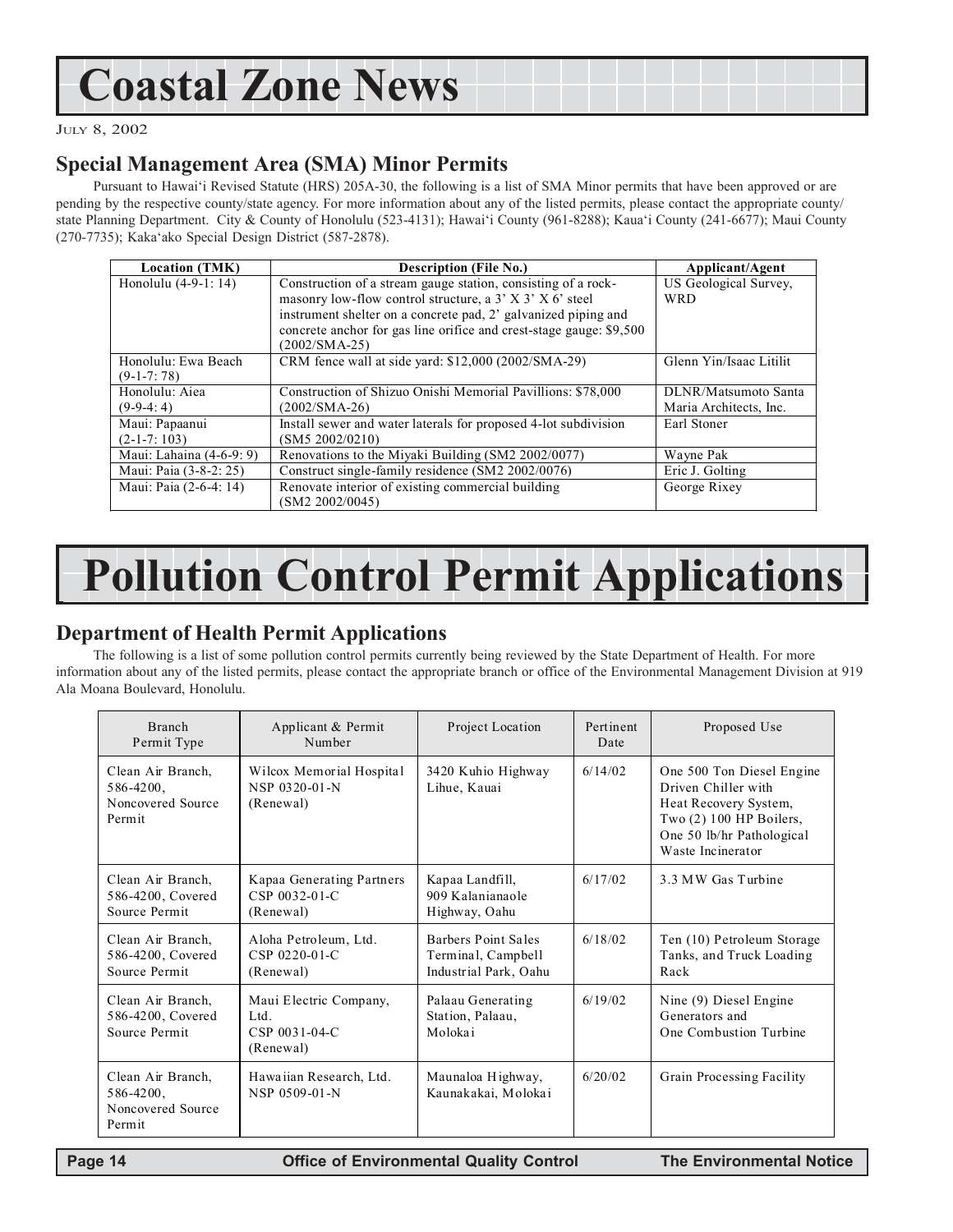## **Pollution Control Permit Applications**

JULY 8, 2002

### **Department of Health Permit Applications (continued)**

| Branch &<br>Permit Type                                       | Applicant & Permit Number                                                         | <b>Project Location</b>                                                                                   | Pertinent<br><b>Dates</b> | Proposed Use                                                                               |
|---------------------------------------------------------------|-----------------------------------------------------------------------------------|-----------------------------------------------------------------------------------------------------------|---------------------------|--------------------------------------------------------------------------------------------|
| Safe Drinking Water<br>Branch, 586-4258,<br><b>UIC Permit</b> | David S. Deluz, Sr.<br><b>UH-2175</b>                                             | Kaei Hana 1 - Industrial Area Subd.<br>170 Wiwoole St., S. Hilo<br>TMK 3-2-2-60:64                        | n/a                       | Registration of one injection well for<br>surface drainage.                                |
| Safe Drinking Water<br>Branch, 586-4258,<br><b>UIC Permit</b> | <b>Highways Division</b><br>Dept. of Transportation<br>State of Hawaii<br>UM-2176 | Haleakala Highway Widening, Ph. 1<br>Pukalani By-Pass to Hana Hwy.,<br>State Hwy. No. 37 - Haleakala Hwy. | n/a                       | Construction of 2 injection wells for<br>surface drainage.                                 |
| Safe Drinking Water<br>Branch, 586-4258,<br><b>UIC Permit</b> | Haggai Institute<br><b>UM-2182</b>                                                | Haggai Institute - Mid Pacific Center<br>(formerly Maui Sun)<br>175 E. Lipoa St., Kihei                   | n/a                       | Registration of 2 injection wells for<br>various facility operational uses.                |
| Safe Drinking Water<br>Branch, 586-4258,<br><b>UIC Permit</b> | <b>Association of Apartment</b><br>Owners<br>UO-1791                              | Mokuleia Sands Condominium<br>68-055 Akule St., Waialua                                                   | n/a                       | Permit renewal of 2 injection wells<br>for sewage disposal.                                |
| Safe Drinking Water<br>Branch, 586-4258,<br><b>UIC Permit</b> | Hawaii Army National Guard<br>Dept. of Defense, SOH<br>UO-2177                    | Kalaeloa Drainage Wells, DOD<br>(formerly Barbers Point Naval Air<br><b>Station Drywells)</b>             | n/a                       | Change-of-Operator for 41 injection<br>wells for surface drainage.                         |
| Safe Drinking Water<br>Branch, 586-4258,<br><b>UIC Permit</b> | Hawaii Army National Guard<br>Dept. of Defense, SOH<br>UO-1996                    | <b>Barbers Point Naval Air Station</b><br>Industrial Wells by Hangar #117                                 | n/a                       | Change-of-Operator for 2 injection<br>wells for surface runoff & industrial<br>wastewater. |
| Safe Drinking Water<br>Branch, 586-4258<br><b>UIC Permit</b>  | Hawaii Army National Guard<br>Dept. of Defense, SOH<br>UO-2016                    | Barbers Point Naval Air Station<br>Car Wash Well by Bldg. 537                                             | n/a                       | Change-of-Operator for one injection<br>well for car wash water and surface<br>runoff.     |
| Safe Drinking Water<br>Branch, 586-4258,<br><b>UIC Permit</b> | The Oceanic Institute<br>UO-1699                                                  | The Oceanic Institute<br>41-202 Kalanianaole Hwy.,<br>Waimanalo                                           | n/a                       | Permit modification: Activate 2<br>injection wells for sewage disposal.                    |
| Safe Drinking Water<br>Branch, 586-4258,<br><b>UIC Permit</b> | North Shore Investment<br>Company<br><b>UO-1778</b>                               | North Shore Village<br>66-437 Kamehameha Hwy., Haleiwa,<br>Waialua                                        | n/a                       | Permit renewal of 2 injection wells<br>for sewage disposal.                                |
| Safe Drinking Water<br>Branch, 586-4258,<br><b>UIC Permit</b> | <b>Highways Division</b><br>Dept. of Transportation<br>State of Hawaii<br>UO-2178 | Kalaeloa Drainage Wells, DOT<br>(formerly Barbers Point Naval Air<br>Station Drywells)                    | n/a                       | Change-of-Operator for 17 injection<br>wells for surface drainage.                         |
| Safe Drinking Water<br>Branch, 586-4258,<br><b>UIC Permit</b> | Board of Water Supply<br>City & County of Honolulu<br>UO-2179                     | <b>BWS Kalaeloa Desalination Facility</b><br>TMK 9-1-31:por 028                                           | n/a                       | Registration of one injection well for<br>desalination wastewater.                         |
| Safe Drinking Water<br>Branch, 586-4258,<br><b>UIC Permit</b> | Kauai Coffee Company<br><b>UK-2180</b>                                            | Kauai Coffee Company, Numila<br>Camp 9A Cesspools<br>1 Numila Road, Eleele                                | n/a                       | Registration of 5 injection wells<br>(large capacity cesspools) for<br>sewage disposal.    |
| Safe Drinking Water<br>Branch, 586-4258,<br><b>UIC Permit</b> | Kauai Coffee Company<br><b>UK-2181</b>                                            | Kauai Coffee Company, Numila<br>Camp 9B Cesspools<br>1 Numila Road, Eleele                                | n/a                       | Registration of 6 injection wells<br>(large capacity cesspools) for<br>sewage disposal.    |
| Safe Drinking Water<br>Branch, 586-4258,<br><b>UIC Permit</b> | <b>Citizens Utilities Company</b><br><b>UK-1204</b>                               | Citizens Utilities Company, Port<br>Allen Power Station<br>261 Akaula St., Eleele, Koloa                  | n/a                       | Permit modification for one injection<br>well to increase industrial<br>wastewater flow.   |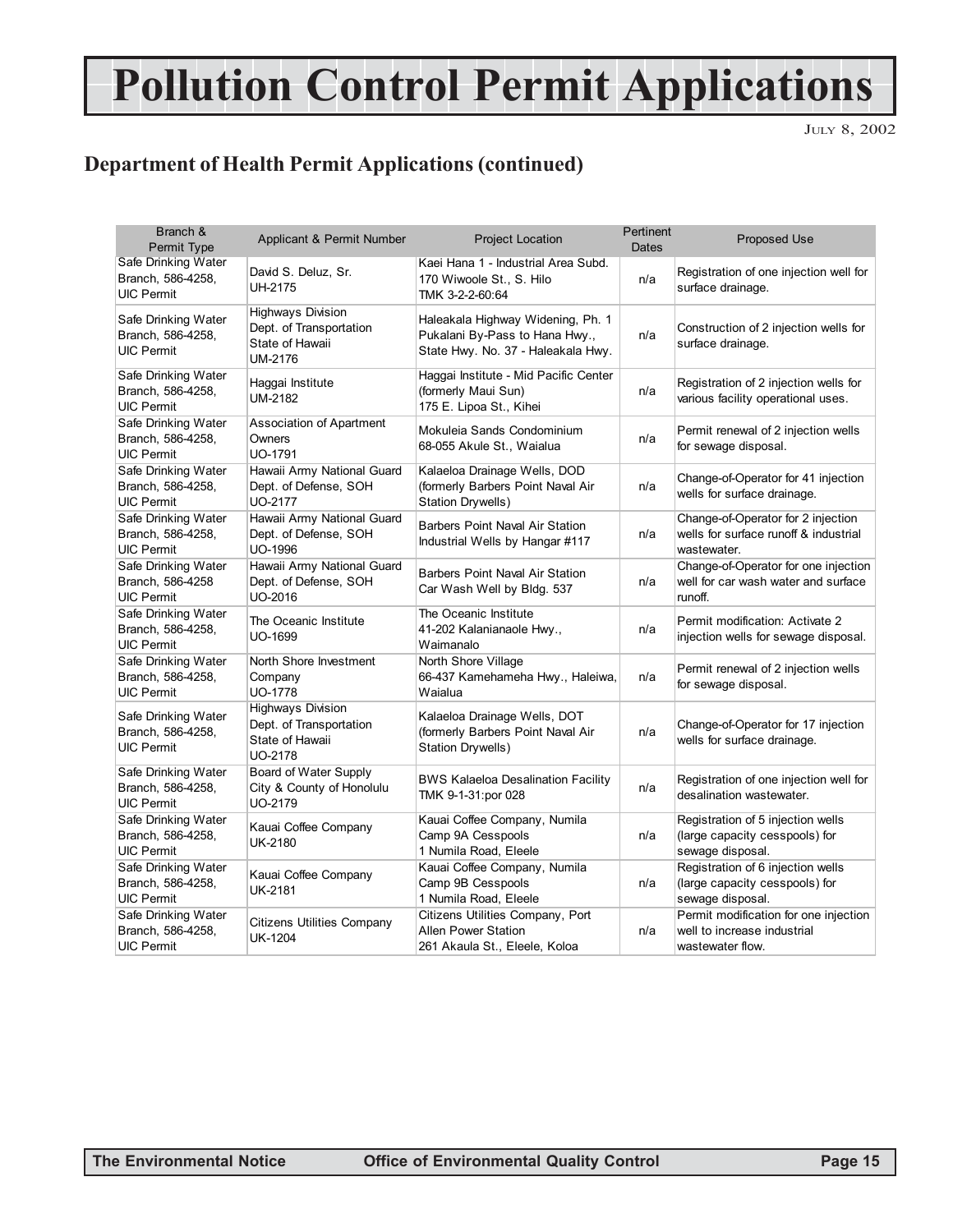## <span id="page-15-0"></span>**Federal Notices**

JULY 8, 2002

### **Sewage Sludge Dioxin Data and Risk Assessment Available**

The U.S. Environmental Protection Agency (EPA) has collected new data and revised its risk assessment on the levels of dioxins and dioxin-like compounds in sewage sludge that is applied to land. EPA is inviting comment on non-cancer health effects of exposure to dioxins as they relate to land application of sewage sludge. EPA is under a court-ordered deadline to take final action on a proposed land application rule (deadline extended to October 17, 2003). Comments should be submitted to EPA in writing and must be received or postmarked on or before midnight, September 10, 2002. Send comments to W-99-18 NODA Comment Clerk, Water Docket (MC-4101), U. S. Environmental Protection Agency, 1200 Pennsylvania Avenue, N.W., Washington D.C. 20460. Comments may also be submitted electronically to OW-Docket@epamail.epa.gov. For further information, contact Arleen Plunkett, U.S. EPA Office of Water, Health and Ecological Criteria Division (4304T), 1200 Pennsylvania Avenue, Washington, D.C. 20460, telephone (202) 566-1119, electronic mail plunkett.arleen@epa.gov (see, 67 F.R. 40554, June 12, 2002)

### **EIS Available on New Fishery Rule Implementing Biological Opinion**

The National Marine Fisheries Service (NMFS) issued a final rule, effective June 9, 2002, under the Fishery Management Plan for the Pelagic Fisheries of the Western Pacific Region that implements the reasonable and prudent alternative of the March 29, 2001, Biological Opinion issued by NMFS under the Endangered Species Act. This rule is intended to reduce interactions between endangered and threatened sea turtles and pelagic fishing gear and to mitigate the harmful effects of interactions that occur. The rule applies to the owners and operators of all vessels fishing for pelagic species under longline permits (longline vessels) within the U.S. exclusive economic zone and the high seas around Hawai'i as well as those fishing for pelagic species with other types of hoh-and-line gear (non-longline pelagic vessels) within the EEZ around Hawai'i, American Samoa, Guam, the Commonwealth of the Mariana Islands, Midway, Johnston and Palmyra Atolls, Kingman Reef, and Wake, Jarvis, Baker, and Howland Islands. An environmental impact statement (EIS) and record of decision (ROD) on the new rule is available from Dr. Charles Karnella of the Pacific Islands Area Office, 1601 Kapi'olani Boulevard, Suite 1110, in Honolulu. For more information, call Alvin Katekaru at (808) 973-2937. (see, 67 F.R. 40232, June 12, 2002).

### **Proposed Designation of Critical Habitat for Blackburn's Sphinx Moth**

The U.S. Fish and Wildlife Service wants to designate about 99,433 acres on Maui, Hawai'i, Moloka'i, and Kaho'olawe as critical habitat under the Endangered Species Act of 1973 as amended, for Blackburn's Sphinx Moth (*Manduca blackburni*). The moth is one of Hawai'i's largest native insects, with a wingspan of 5 inches. Like other sphinx moths in the family Sphingidae, it has long narrow forewings, and a thick, spindle-shaped body tapered at

both ends. It is grayish brown in colour, with black bands across the top margins of the hind wings, and five orange spots along each side of the abdomen. The larva is a typical, large, "hornworm" caterpillar with a spine-like process on the upper surface of the eight abdominal segment. Caterpillars occur in two colour forms, a bright green or a grayish form. This variation does not appear until the fifth stage between molts. Both colour forms have white speckles through the back with the side margin of each segment bearing a horizontal white stripe, and segments four to seven bearing diagonal stripes on the lateral margins. The moth is closely related to the tomato hornworm (*Manduca quinquemaculata*) and has been confused with this species. The moth was first described by Butler in 1880 as *Protoparce blackburni*, and named in honour of the Reverend Thomas Blackburn, who collected the first specimens. Larva of the moth feed on plants in the nightshade family (Solanaceae). The natural host plants are native trees within the genus *Nothocestrum* ('aiea), on which the larvae consume leaves, stems, flowers and buds. However, many of the host plants recorded for this species are not native and include commercial tobacco (*Nicotiana tabacum*), tree tobacco (*Nicotiana glauca*), eggplant (*Solanum melongena*), tomato (*Lycopersicon esculentum*), and possibly, Jimson weed (*Datura stramonium*). Comments will be accepted until the close of business on August 12, 2002. Requests for a public hearing must be received by July 29, 2002. Address comments, requests for public hearing or inquiries to: Paul Henson, Field Supervisor, U. S. Fish and Wildlife Service, Pacific Islands Fish and Wildlife Office, 300 Ala Moana Boulevard, Room 3-122, Box 50088, Honolulu, Hawai'i 96850 (see, 67 F.R. 40633, June 13, 2002, for details).

### **Removal of Halapepe and the Fabulous Green Sphinx Moth as Candidate Species**

The U.S. Fish and Wildlife Service (FWS) has removed the halapepe (*Pleomele faernaldii*) and the Fabulous Green Sphinx Moth (*Tinostoma smargditis*) as candidate species in the State of Hawai'i for protection under the Endangered Species Act of 1973, as amended. FWS notes that only 17 specimens of the moth have ever been found since its discovery in 1895 and in the ensuing period through 1998, the last survey effort funded by FWS. FWS hoped to identify the host plant for the moth in the 1998 survey; unfortunately, the completed survey did not provide any additional information on the host plant. Because of this, FWS deemed that it had insufficient information on the specific threats to this species and thus removed the moth as a candidate species. The halapepe was removed since it was "*mistakenly included*" as a candidate in a previous notice. To comment on this action, you may write to the Regional Director, U.S. Fish and Wildlife Service, Region 1, Eastside Federal Complex, 911 NE 11<sup>th</sup> Avenue, Portland, Oregon 97232-4181, or telephone the Regional Director at (503) 231-6158 (see, 67 F.R. 40663, June 13, 2002).

### **Annual Review of Species Protected under the Endangered Species Act**

The U.S. Fish and Wildlife Service (FWS) has completed is review of candidate species for protection under the Endangered